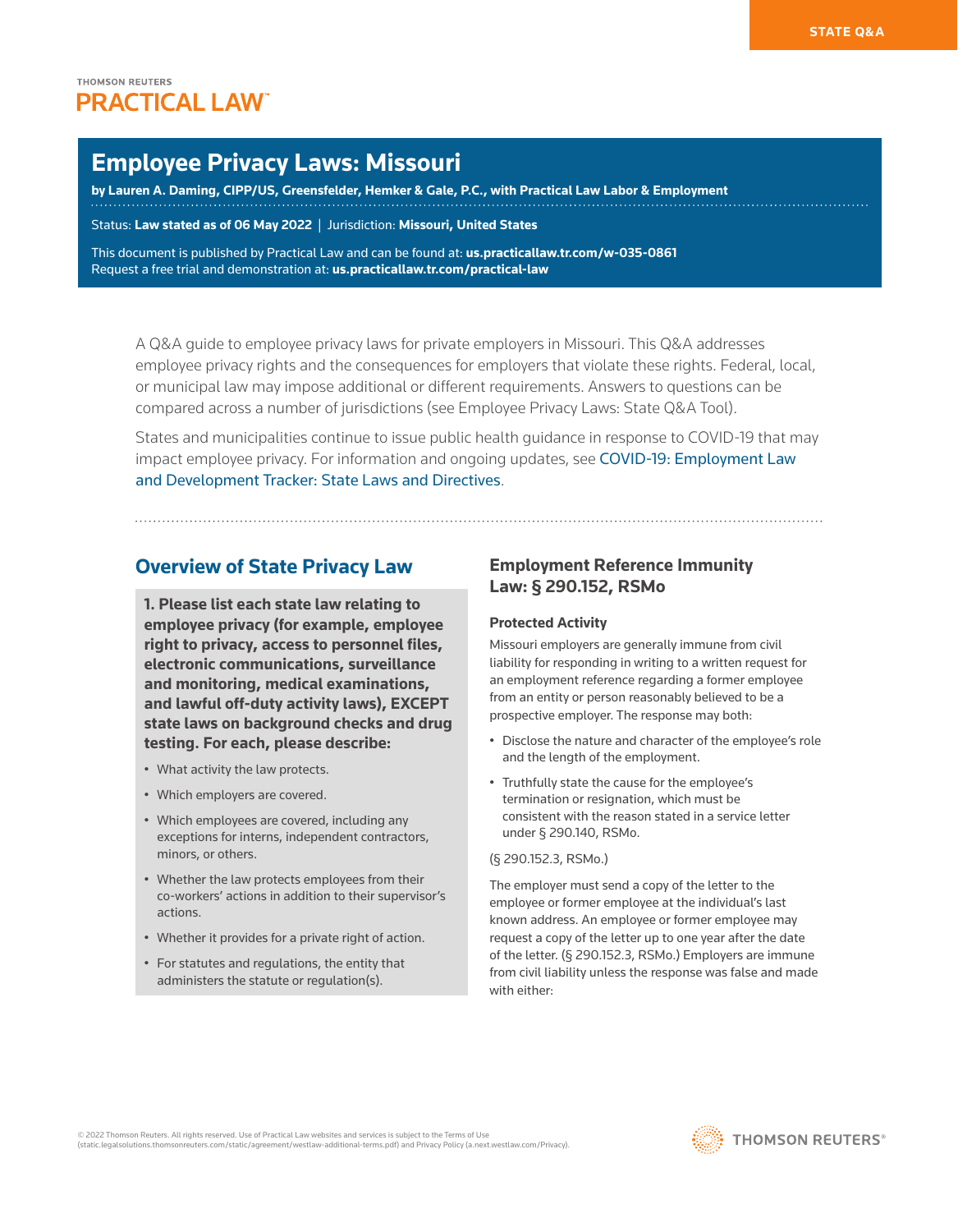- Knowledge that it was false.
- Reckless disregard for whether it was true or false.

([§ 290.152.4, RSMo](http://www.westlaw.com/Link/Document/FullText?findType=L&pubNum=1000229&cite=MOST290.152&originatingDoc=I907246edb1ce11ec9f24ec7b211d8087&refType=LQ&originationContext=document&vr=3.0&rs=cblt1.0&transitionType=PLDocumentLink&billingHash=09898F40EE3342C798FCA78A5794E1CFD756128AA9D7AB3B5FFED4FA7F9A2447&contextData=(sc.Default)).)

### **Covered Employers**

This law covers all Missouri employers.

### **Covered Employees**

This law covers all Missouri employees and former employees.

### **Co-Worker Violations**

This law does not address co-worker violations.

### **Private Right of Action**

An aggrieved employee or former employee may bring a claim for [compensatory damages](http://www.westlaw.com/Document/I0fa00d5def0811e28578f7ccc38dcbee/View/FullText.html?originationContext=document&vr=3.0&rs=cblt1.0&transitionType=DocumentItem&contextData=(sc.Default)) [\(§ 290.152.5, RSMo](http://www.westlaw.com/Link/Document/FullText?findType=L&pubNum=1000229&cite=MOST290.152&originatingDoc=I907246edb1ce11ec9f24ec7b211d8087&refType=LQ&originationContext=document&vr=3.0&rs=cblt1.0&transitionType=PLDocumentLink&billingHash=09898F40EE3342C798FCA78A5794E1CFD756128AA9D7AB3B5FFED4FA7F9A2447&contextData=(sc.Default))).

### **Administration**

The statute does not specify an administering agency.

## **Human Immunodeficiency Virus Testing Law: §§ 191.650 to 191.703, RSMo**

### **Protected Activity**

Any information concerning an employee's HIV infection status or the results of HIV testing may not be disclosed except in limited circumstances to public health officials, law enforcement officials, or other approved recipients on a need-to-know basis [\(§§ 191.656](http://www.westlaw.com/Link/Document/FullText?findType=L&pubNum=1000229&cite=MOST191.656&originatingDoc=I907246edb1ce11ec9f24ec7b211d8087&refType=LQ&originationContext=document&vr=3.0&rs=cblt1.0&transitionType=PLDocumentLink&billingHash=7C2804BC6332E418144A984156E82080EC46A9798FA0F49816244A08A4577D9C&contextData=(sc.Default)) and [191.657, RSMo](http://www.westlaw.com/Link/Document/FullText?findType=L&pubNum=1000229&cite=MOST191.657&originatingDoc=I907246edb1ce11ec9f24ec7b211d8087&refType=LQ&originationContext=document&vr=3.0&rs=cblt1.0&transitionType=PLDocumentLink&billingHash=197A591E0609CE9C19961F42A7CB1DA2A3ABFDC6C8CCDB318C35348FCE47D630&contextData=(sc.Default))).

#### **Covered Employers**

This law covers all Missouri employers ([§§ 191.650.10](http://www.westlaw.com/Link/Document/FullText?findType=L&pubNum=1000229&cite=MOST191.650&originatingDoc=I907246edb1ce11ec9f24ec7b211d8087&refType=LQ&originationContext=document&vr=3.0&rs=cblt1.0&transitionType=PLDocumentLink&billingHash=20B0437244948B4B6C33D5A627F90138F4E3724D0CB4581090F2791FA2F7F34B&contextData=(sc.Default)) and [191.656, RSMo](http://www.westlaw.com/Link/Document/FullText?findType=L&pubNum=1000229&cite=MOST191.656&originatingDoc=I907246edb1ce11ec9f24ec7b211d8087&refType=LQ&originationContext=document&vr=3.0&rs=cblt1.0&transitionType=PLDocumentLink&billingHash=7C2804BC6332E418144A984156E82080EC46A9798FA0F49816244A08A4577D9C&contextData=(sc.Default))).

### **Covered Employees**

This law covers all Missouri employees [\(§§ 191.650.10](http://www.westlaw.com/Link/Document/FullText?findType=L&pubNum=1000229&cite=MOST191.650&originatingDoc=I907246edb1ce11ec9f24ec7b211d8087&refType=LQ&originationContext=document&vr=3.0&rs=cblt1.0&transitionType=PLDocumentLink&billingHash=20B0437244948B4B6C33D5A627F90138F4E3724D0CB4581090F2791FA2F7F34B&contextData=(sc.Default)) and [191.656, RSMo](http://www.westlaw.com/Link/Document/FullText?findType=L&pubNum=1000229&cite=MOST191.656&originatingDoc=I907246edb1ce11ec9f24ec7b211d8087&refType=LQ&originationContext=document&vr=3.0&rs=cblt1.0&transitionType=PLDocumentLink&billingHash=7C2804BC6332E418144A984156E82080EC46A9798FA0F49816244A08A4577D9C&contextData=(sc.Default))).

### **Co-Worker Violations**

Although this law does not address co-worker violations, individuals may be liable for violations.

### **Private Right of Action**

An aggrieved employee may bring an action for damages ([§ 191.656.6, RSMo\)](http://www.westlaw.com/Link/Document/FullText?findType=L&pubNum=1000229&cite=MOST191.656&originatingDoc=I907246edb1ce11ec9f24ec7b211d8087&refType=LQ&originationContext=document&vr=3.0&rs=cblt1.0&transitionType=PLDocumentLink&billingHash=7C2804BC6332E418144A984156E82080EC46A9798FA0F49816244A08A4577D9C&contextData=(sc.Default)).

#### **Administration**

The statute does not specify an administering agency.

## **Invasion of Privacy: § 565.252, RSMo**

### **Protected Activity**

An employer may not photograph, film, videotape, produce, or create an image of an employee, without the employee's consent either:

- While the employee is in:
	- a state of full or partial nudity; and
	- a place where one would have a reasonable expectation of privacy.
- Under or through the clothing worn by an employee for the purpose of viewing the employee's body or undergarments.

[\(§ 565.252.1, RSMo.](http://www.westlaw.com/Link/Document/FullText?findType=L&pubNum=1000229&cite=MOST565.252&originatingDoc=I907246edb1ce11ec9f24ec7b211d8087&refType=LQ&originationContext=document&vr=3.0&rs=cblt1.0&transitionType=PLDocumentLink&billingHash=E599103D7A6554929390FA89B7786AD16C19557143315BA4A7241001FEF380A4&contextData=(sc.Default)))

### **Covered Employers**

This law covers all Missouri employers [\(§ 565.252.1, RSMo\)](http://www.westlaw.com/Link/Document/FullText?findType=L&pubNum=1000229&cite=MOST565.252&originatingDoc=I907246edb1ce11ec9f24ec7b211d8087&refType=LQ&originationContext=document&vr=3.0&rs=cblt1.0&transitionType=PLDocumentLink&billingHash=E599103D7A6554929390FA89B7786AD16C19557143315BA4A7241001FEF380A4&contextData=(sc.Default)).

### **Covered Employees**

This law covers all Missouri employees [\(§ 565.252.1, RSMo](http://www.westlaw.com/Link/Document/FullText?findType=L&pubNum=1000229&cite=MOST565.252&originatingDoc=I907246edb1ce11ec9f24ec7b211d8087&refType=LQ&originationContext=document&vr=3.0&rs=cblt1.0&transitionType=PLDocumentLink&billingHash=E599103D7A6554929390FA89B7786AD16C19557143315BA4A7241001FEF380A4&contextData=(sc.Default))).

### **Co-Worker Violations**

Although this law does not address co-worker violations, individuals may be liable for violations.

### **Private Right of Action**

There is no private right of action available under this law.

### **Administration**

The local prosecuting attorney enforces this law.

# **Personal Identification Microchip Technology Law: § 285.035, RSMo**

### **Protected Activity**

An employer may not require an employee to have personal identification microchip technology implanted into the employee for any reason [\(§ 285.035.1,](http://www.westlaw.com/Link/Document/FullText?findType=L&pubNum=1000229&cite=MOST285.035&originatingDoc=I907246edb1ce11ec9f24ec7b211d8087&refType=LQ&originationContext=document&vr=3.0&rs=cblt1.0&transitionType=PLDocumentLink&billingHash=B527A9A2ADBAD8C418217E40B9A6378D9721720BF37535541C01F282367FEF7A&contextData=(sc.Default))  [RSMo](http://www.westlaw.com/Link/Document/FullText?findType=L&pubNum=1000229&cite=MOST285.035&originatingDoc=I907246edb1ce11ec9f24ec7b211d8087&refType=LQ&originationContext=document&vr=3.0&rs=cblt1.0&transitionType=PLDocumentLink&billingHash=B527A9A2ADBAD8C418217E40B9A6378D9721720BF37535541C01F282367FEF7A&contextData=(sc.Default))). Personal identification microchip technology is a subcutaneous or surgically implanted microchip technology device containing a unique identification number and [personal information](http://www.westlaw.com/Document/I03f4d9aaeee311e28578f7ccc38dcbee/View/FullText.html?originationContext=document&vr=3.0&rs=cblt1.0&transitionType=DocumentItem&contextData=(sc.Default)) that can be retrieved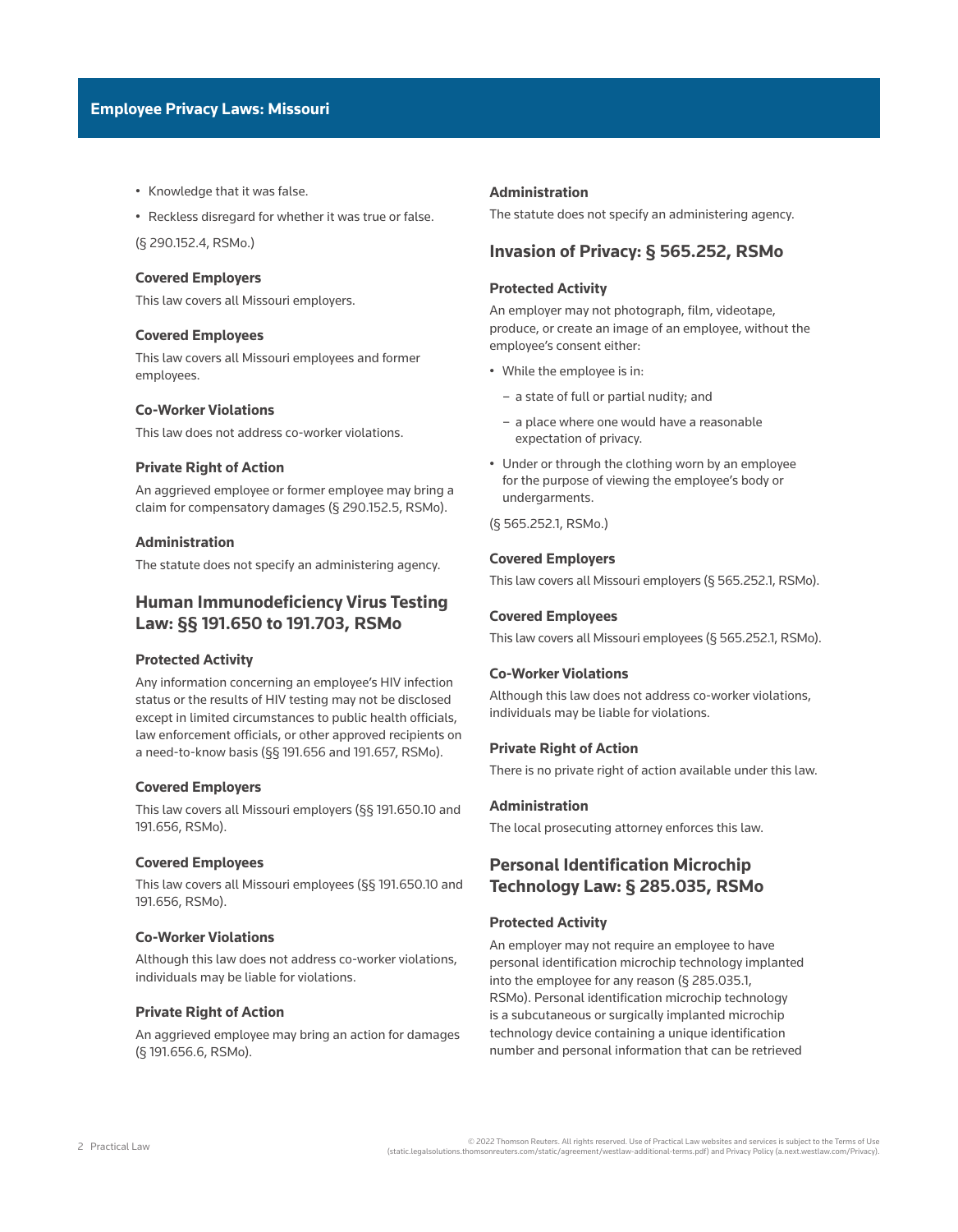or transmitted with an external scanning device ([§ 285.035.2, RSMo](http://www.westlaw.com/Link/Document/FullText?findType=L&pubNum=1000229&cite=MOST285.035&originatingDoc=I907246edb1ce11ec9f24ec7b211d8087&refType=LQ&originationContext=document&vr=3.0&rs=cblt1.0&transitionType=PLDocumentLink&billingHash=B527A9A2ADBAD8C418217E40B9A6378D9721720BF37535541C01F282367FEF7A&contextData=(sc.Default))).

### **Covered Employers**

This law covers all Missouri employers ([§ 285.035.1,](http://www.westlaw.com/Link/Document/FullText?findType=L&pubNum=1000229&cite=MOST285.035&originatingDoc=I907246edb1ce11ec9f24ec7b211d8087&refType=LQ&originationContext=document&vr=3.0&rs=cblt1.0&transitionType=PLDocumentLink&billingHash=B527A9A2ADBAD8C418217E40B9A6378D9721720BF37535541C01F282367FEF7A&contextData=(sc.Default))  [RSMo\)](http://www.westlaw.com/Link/Document/FullText?findType=L&pubNum=1000229&cite=MOST285.035&originatingDoc=I907246edb1ce11ec9f24ec7b211d8087&refType=LQ&originationContext=document&vr=3.0&rs=cblt1.0&transitionType=PLDocumentLink&billingHash=B527A9A2ADBAD8C418217E40B9A6378D9721720BF37535541C01F282367FEF7A&contextData=(sc.Default)).

### **Covered Employees**

This law covers all Missouri employees [\(§ 285.035.1,](http://www.westlaw.com/Link/Document/FullText?findType=L&pubNum=1000229&cite=MOST285.035&originatingDoc=I907246edb1ce11ec9f24ec7b211d8087&refType=LQ&originationContext=document&vr=3.0&rs=cblt1.0&transitionType=PLDocumentLink&billingHash=B527A9A2ADBAD8C418217E40B9A6378D9721720BF37535541C01F282367FEF7A&contextData=(sc.Default))  [RSMo\)](http://www.westlaw.com/Link/Document/FullText?findType=L&pubNum=1000229&cite=MOST285.035&originatingDoc=I907246edb1ce11ec9f24ec7b211d8087&refType=LQ&originationContext=document&vr=3.0&rs=cblt1.0&transitionType=PLDocumentLink&billingHash=B527A9A2ADBAD8C418217E40B9A6378D9721720BF37535541C01F282367FEF7A&contextData=(sc.Default)).

### **Co-Worker Violations**

This law does not address co-worker violations.

### **Private Right of Action**

This law has no private right of action.

### **Administration**

The local prosecuting attorney administers the law.

# **Protection of Genetic Information: §§ 375.1300 to 375.1309, RSMo**

### **Protected Activity**

Employers may not use genetic information or the results of a genetic test to:

- Distinguish between employees or prospective employees.
- Discriminate against an employee or prospective employee.
- Restrict any right or benefit available to prospective or current employees.

#### ([§ 375.1306.1, RSMo.](http://www.westlaw.com/Link/Document/FullText?findType=L&pubNum=1000229&cite=MOST375.1306&originatingDoc=I907246edb1ce11ec9f24ec7b211d8087&refType=LQ&originationContext=document&vr=3.0&rs=cblt1.0&transitionType=PLDocumentLink&billingHash=AA25E6F4229ABFD855BED5CAF4272781B2A486868304D82AB88D370B8E3F3301&contextData=(sc.Default)))

Genetic information is defined as the results of a genetic test. A genetic test is a laboratory test of DNA or RNA used to identify the presence or absence of inherited alterations in the DNA or RNA that cause predisposition to disease or illness. ([§§ 375.1300\(3\)](http://www.westlaw.com/Link/Document/FullText?findType=L&pubNum=1000229&cite=MOST375.1300&originatingDoc=I907246edb1ce11ec9f24ec7b211d8087&refType=SP&originationContext=document&vr=3.0&rs=cblt1.0&transitionType=PLDocumentLink&billingHash=6B7DE76F43288E4F6F850C317BB3158E40725ECCC868D183F12A03035407EB00&contextData=(sc.Default)#co_pp_d08f0000f5f67), [\(4\), RSMo.](http://www.westlaw.com/Link/Document/FullText?findType=L&pubNum=1000229&cite=MOST375.1300&originatingDoc=I907246edb1ce11ec9f24ec7b211d8087&refType=SP&originationContext=document&vr=3.0&rs=cblt1.0&transitionType=PLDocumentLink&billingHash=6B7DE76F43288E4F6F850C317BB3158E40725ECCC868D183F12A03035407EB00&contextData=(sc.Default)#co_pp_0bd500007a412))

Genetic information does not include:

- Family history.
- Routine physical measurements.
- The results of:
	- chemical, blood, or urine analysis;
	- tests for drugs or the presence of HIV; or

– any other tests commonly accepted in clinical practice at the time.

### [\(§ 375.1300\(3\), RSMo.](http://www.westlaw.com/Link/Document/FullText?findType=L&pubNum=1000229&cite=MOST375.1300&originatingDoc=I907246edb1ce11ec9f24ec7b211d8087&refType=SP&originationContext=document&vr=3.0&rs=cblt1.0&transitionType=PLDocumentLink&billingHash=6B7DE76F43288E4F6F850C317BB3158E40725ECCC868D183F12A03035407EB00&contextData=(sc.Default)#co_pp_d08f0000f5f67))

The law does not prohibit an employer from using employees' or prospective employees' genetic information if it is directly related to their ability to perform assigned job responsibilities [\(§ 375.1306.1\(4\), RSMo\)](http://www.westlaw.com/Link/Document/FullText?findType=L&pubNum=1000229&cite=MOST375.1306&originatingDoc=I907246edb1ce11ec9f24ec7b211d8087&refType=LQ&originationContext=document&vr=3.0&rs=cblt1.0&transitionType=PLDocumentLink&billingHash=AA25E6F4229ABFD855BED5CAF4272781B2A486868304D82AB88D370B8E3F3301&contextData=(sc.Default)).

### **Covered Employers**

This law covers all Missouri employers [\(§ 375.1306.1, RSMo\)](http://www.westlaw.com/Link/Document/FullText?findType=L&pubNum=1000229&cite=MOST375.1306&originatingDoc=I907246edb1ce11ec9f24ec7b211d8087&refType=LQ&originationContext=document&vr=3.0&rs=cblt1.0&transitionType=PLDocumentLink&billingHash=AA25E6F4229ABFD855BED5CAF4272781B2A486868304D82AB88D370B8E3F3301&contextData=(sc.Default)).

### **Covered Employees**

This law covers all Missouri current and prospective employees [\(§ 375.1306.1, RSMo\)](http://www.westlaw.com/Link/Document/FullText?findType=L&pubNum=1000229&cite=MOST375.1306&originatingDoc=I907246edb1ce11ec9f24ec7b211d8087&refType=LQ&originationContext=document&vr=3.0&rs=cblt1.0&transitionType=PLDocumentLink&billingHash=AA25E6F4229ABFD855BED5CAF4272781B2A486868304D82AB88D370B8E3F3301&contextData=(sc.Default)).

### **Co-Worker Violations**

This law does not specifically address co-worker violations, but a separate provision of the statute requires individuals who have access to genetic information in the course of their jobs to keep that information confidential [\(§ 375.1309, RSMo](http://www.westlaw.com/Link/Document/FullText?findType=L&pubNum=1000229&cite=MOST375.1309&originatingDoc=I907246edb1ce11ec9f24ec7b211d8087&refType=LQ&originationContext=document&vr=3.0&rs=cblt1.0&transitionType=PLDocumentLink&billingHash=B1B63DC84B297293A847038379431BDEF057BB5851CE8F41A83316F833D0AF9B&contextData=(sc.Default))).

### **Private Right of Action**

There is no private right of action available to employees.

### **Administration**

### This law is enforced by the [Missouri Department](https://dci.mo.gov/)

[of Commerce and Insurance](https://dci.mo.gov/). The [Director of the](https://dci.mo.gov/director.php)  [Department](https://dci.mo.gov/director.php) may impose civil penalties and bring suit to enforce compliance and seek damages. [\(§§ 374.046](http://www.westlaw.com/Link/Document/FullText?findType=L&pubNum=1000229&cite=MOST374.046&originatingDoc=I907246edb1ce11ec9f24ec7b211d8087&refType=LQ&originationContext=document&vr=3.0&rs=cblt1.0&transitionType=PLDocumentLink&billingHash=6B2CB7FE17D7B623A959DC870CE0F3BED9D216AA651ADC09A03E854EE99D2F59&contextData=(sc.Default)) and [374.048, RSMo](http://www.westlaw.com/Link/Document/FullText?findType=L&pubNum=1000229&cite=MOST374.048&originatingDoc=I907246edb1ce11ec9f24ec7b211d8087&refType=LQ&originationContext=document&vr=3.0&rs=cblt1.0&transitionType=PLDocumentLink&billingHash=047F728C532E4304127DBE4317F91D8D85C326D7F2AE4149FF5228D4E1EEE67F&contextData=(sc.Default)).)

## **Protection of Social Security Numbers: § 407.1355, RSMo**

### **Protected Activity**

Employers may not:

- Publicly post or display an employee's Social Security number (SSN), including to the employee's co-workers.
- Require an employee to transmit their SSN on the internet unless the connection is secure or the data is encrypted.
- Require an employee's SSN to access a website unless another authentication device is also required.
- Require an employee's SSN or their last four digits as an employee number for any employment-related activity.

[\(§ 407.1355.1\(1\)-\(5\), RSMo](http://www.westlaw.com/Link/Document/FullText?findType=L&pubNum=1000229&cite=MOST407.1355&originatingDoc=I907246edb1ce11ec9f24ec7b211d8087&refType=LQ&originationContext=document&vr=3.0&rs=cblt1.0&transitionType=PLDocumentLink&billingHash=C548DCC7B53B55488F9198FD3D30BBDB87EE65DFCB9F2C3C1BAC1B2A4994C168&contextData=(sc.Default)).)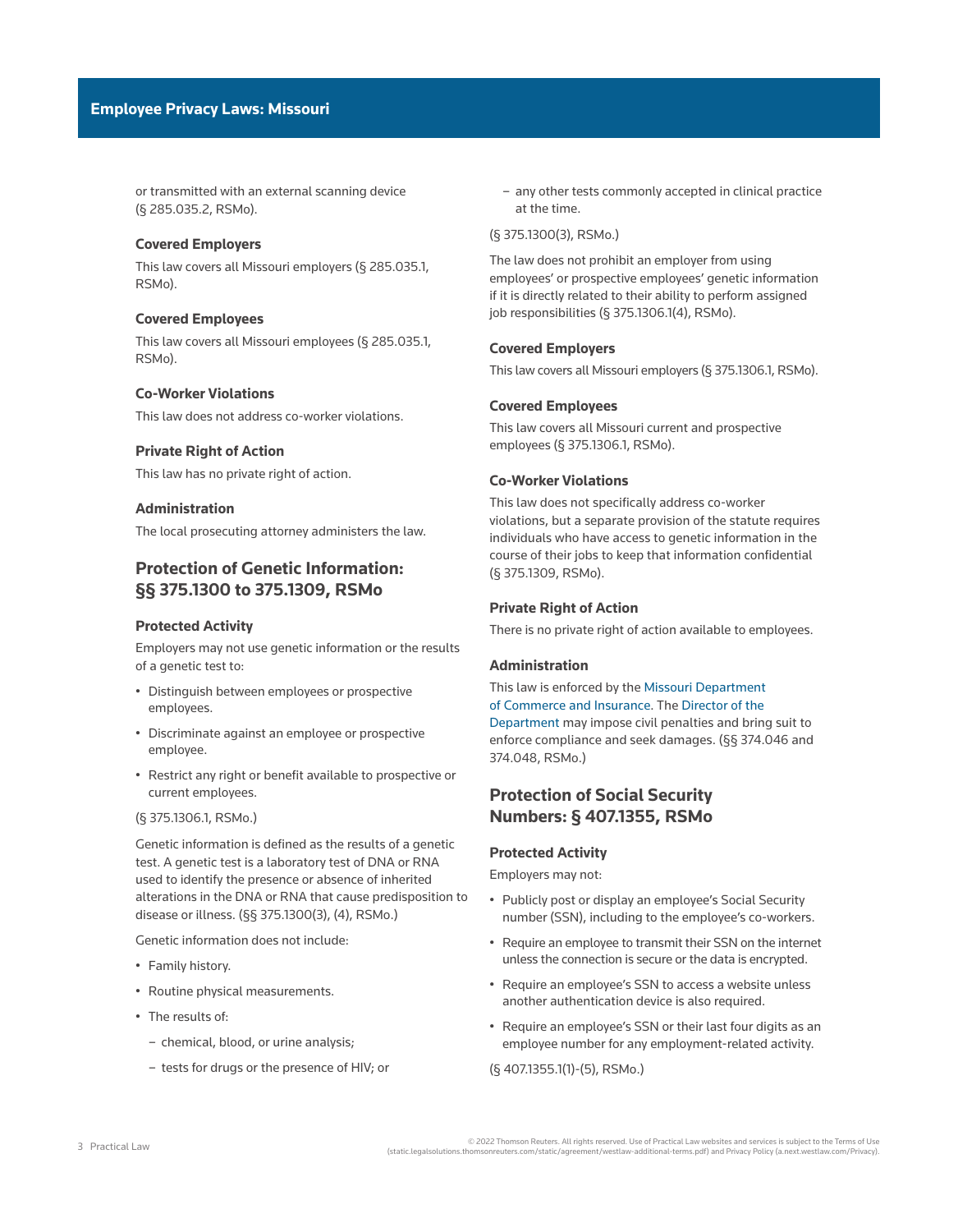The law does not apply to the collection, use, or release of an employee's SSN as required by state or federal law or for internal verification or administrative purposes ([§ 407.1355.3, RSMo](http://www.westlaw.com/Link/Document/FullText?findType=L&pubNum=1000229&cite=MOST407.1355&originatingDoc=I907246edb1ce11ec9f24ec7b211d8087&refType=LQ&originationContext=document&vr=3.0&rs=cblt1.0&transitionType=PLDocumentLink&billingHash=C548DCC7B53B55488F9198FD3D30BBDB87EE65DFCB9F2C3C1BAC1B2A4994C168&contextData=(sc.Default))).

### **Covered Employers**

This law covers all Missouri employers [\(§ 407.1355.1, RSMo\)](http://www.westlaw.com/Link/Document/FullText?findType=L&pubNum=1000229&cite=MOST407.1355&originatingDoc=I907246edb1ce11ec9f24ec7b211d8087&refType=LQ&originationContext=document&vr=3.0&rs=cblt1.0&transitionType=PLDocumentLink&billingHash=C548DCC7B53B55488F9198FD3D30BBDB87EE65DFCB9F2C3C1BAC1B2A4994C168&contextData=(sc.Default)).

### **Covered Employees**

This law covers all Missouri employees [\(§ 407.1355.1, RSMo](http://www.westlaw.com/Link/Document/FullText?findType=L&pubNum=1000229&cite=MOST407.1355&originatingDoc=I907246edb1ce11ec9f24ec7b211d8087&refType=LQ&originationContext=document&vr=3.0&rs=cblt1.0&transitionType=PLDocumentLink&billingHash=C548DCC7B53B55488F9198FD3D30BBDB87EE65DFCB9F2C3C1BAC1B2A4994C168&contextData=(sc.Default))).

### **Co-Worker Violations**

Although this law does not address co-worker violations, individuals may be liable for violations.

### **Private Right of Action**

Employees may bring a civil action against an employer that has acquired money or property through violation of the statute [\(§ 407.120, RSMo\)](http://www.westlaw.com/Link/Document/FullText?findType=L&pubNum=1000229&cite=MOST407.120&originatingDoc=I907246edb1ce11ec9f24ec7b211d8087&refType=LQ&originationContext=document&vr=3.0&rs=cblt1.0&transitionType=PLDocumentLink&billingHash=BA0873B18C6BF3A4108B940A2BB2416232AD8DC0D8BBCC70E5F9388D3E012977&contextData=(sc.Default)).

### **Administration**

The attorney general enforces this law [\(§ 407.040, RSMo\)](http://www.westlaw.com/Link/Document/FullText?findType=L&pubNum=1000229&cite=MOST407.040&originatingDoc=I907246edb1ce11ec9f24ec7b211d8087&refType=LQ&originationContext=document&vr=3.0&rs=cblt1.0&transitionType=PLDocumentLink&billingHash=732735FB2FFD73555EB25AF5E6F38F86DF2BF9086C007D491BE2E693E20DF08B&contextData=(sc.Default)).

## **Service Letter Statute: § 290.140, RSMo**

### **Protected Activity**

Former employees may request a letter setting out the nature and character of service rendered by the former employee, the duration of employment, and the cause, if any, for why the former employee was discharged or voluntarily quit. The request must be submitted within one year of the discharge or voluntary end of employment via certified mail and must specifically reference the statute. Within 45 days of receipt of the letter, the former employer must issue the service letter, which must be signed by a superintendent or manager. [\(§ 290.140, RSMo](http://www.westlaw.com/Link/Document/FullText?findType=L&pubNum=1000229&cite=MOST290.140&originatingDoc=I907246edb1ce11ec9f24ec7b211d8087&refType=LQ&originationContext=document&vr=3.0&rs=cblt1.0&transitionType=PLDocumentLink&billingHash=4310846A790545EC30246ABDEE378370413192F67ED8D58A934CD31EAFFBDFBB&contextData=(sc.Default)).)

### **Covered Employers**

This law covers Missouri employers with seven or more employees ([§ 290.140.1, RSMo\)](http://www.westlaw.com/Link/Document/FullText?findType=L&pubNum=1000229&cite=MOST290.140&originatingDoc=I907246edb1ce11ec9f24ec7b211d8087&refType=LQ&originationContext=document&vr=3.0&rs=cblt1.0&transitionType=PLDocumentLink&billingHash=4310846A790545EC30246ABDEE378370413192F67ED8D58A934CD31EAFFBDFBB&contextData=(sc.Default)).

### **Covered Employees**

This law covers former employees who were employed by a covered employer for at least 90 days ([§ 290.140.1,](http://www.westlaw.com/Link/Document/FullText?findType=L&pubNum=1000229&cite=MOST290.140&originatingDoc=I907246edb1ce11ec9f24ec7b211d8087&refType=LQ&originationContext=document&vr=3.0&rs=cblt1.0&transitionType=PLDocumentLink&billingHash=4310846A790545EC30246ABDEE378370413192F67ED8D58A934CD31EAFFBDFBB&contextData=(sc.Default))  [RSMo\)](http://www.westlaw.com/Link/Document/FullText?findType=L&pubNum=1000229&cite=MOST290.140&originatingDoc=I907246edb1ce11ec9f24ec7b211d8087&refType=LQ&originationContext=document&vr=3.0&rs=cblt1.0&transitionType=PLDocumentLink&billingHash=4310846A790545EC30246ABDEE378370413192F67ED8D58A934CD31EAFFBDFBB&contextData=(sc.Default)).

### **Co-Worker Violations**

There is no individual liability under this law (*[Bartow v.](http://www.westlaw.com/Link/Document/FullText?findType=Y&serNum=1982104770&pubNum=0000345&originatingDoc=I907246edb1ce11ec9f24ec7b211d8087&refType=RP&fi=co_pp_sp_345_22&originationContext=document&vr=3.0&rs=cblt1.0&transitionType=PLDocumentLink&billingHash=63FB07678FCEC654F054AA5C359A102753570582A0DCC2EF79EE07147A365A5B&contextData=(sc.Default)#co_pp_sp_345_22)  [State Farm Mut. Auto. Ins. Co.](http://www.westlaw.com/Link/Document/FullText?findType=Y&serNum=1982104770&pubNum=0000345&originatingDoc=I907246edb1ce11ec9f24ec7b211d8087&refType=RP&fi=co_pp_sp_345_22&originationContext=document&vr=3.0&rs=cblt1.0&transitionType=PLDocumentLink&billingHash=63FB07678FCEC654F054AA5C359A102753570582A0DCC2EF79EE07147A365A5B&contextData=(sc.Default)#co_pp_sp_345_22)*, 531 F. Supp. 20, 22 (W.D. [Mo. 1981\)](http://www.westlaw.com/Link/Document/FullText?findType=Y&serNum=1982104770&pubNum=0000345&originatingDoc=I907246edb1ce11ec9f24ec7b211d8087&refType=RP&fi=co_pp_sp_345_22&originationContext=document&vr=3.0&rs=cblt1.0&transitionType=PLDocumentLink&billingHash=63FB07678FCEC654F054AA5C359A102753570582A0DCC2EF79EE07147A365A5B&contextData=(sc.Default)#co_pp_sp_345_22) ("The duty imposed by the service letter statute is the duty of the corporation")).

### **Private Right of Action**

An aggrieved individual may bring a civil lawsuit to recover damages [\(§ 290.140.2, RSMo](http://www.westlaw.com/Link/Document/FullText?findType=L&pubNum=1000229&cite=MOST290.140&originatingDoc=I907246edb1ce11ec9f24ec7b211d8087&refType=LQ&originationContext=document&vr=3.0&rs=cblt1.0&transitionType=PLDocumentLink&billingHash=4310846A790545EC30246ABDEE378370413192F67ED8D58A934CD31EAFFBDFBB&contextData=(sc.Default))).

#### **Administration**

The statute does not specify an administering agency.

## **Wiretap Law: § 542.402, RSMo**

### **Protected Activity**

Employers may not knowingly:

- Intercept, try to intercept, or have another intercept a wire communication.
- Use, try to use, or have another use any device to intercept oral communications if the device transmits communications by radio or interferes with radio transmission.
- Disclose or try to disclose to another person the contents of a wire communication when there is reason to know the information was obtained through unlawful interception of a wire communication.
- Use or try to use the contents of a wire communication when there is reason to know the information was obtained through the unlawful interception of a wire communication.

### [\(§ 542.402.1\(1\)-\(4\), RSMo](http://www.westlaw.com/Link/Document/FullText?findType=L&pubNum=1000229&cite=MOST542.402&originatingDoc=I907246edb1ce11ec9f24ec7b211d8087&refType=LQ&originationContext=document&vr=3.0&rs=cblt1.0&transitionType=PLDocumentLink&billingHash=A366DA72EE93F8E8CE200CD46827B12BCD5E569B498089BD7F4DB328CDBBD372&contextData=(sc.Default)).)

The law does not apply to employers if either:

- The communication is intercepted, disclosed, or used in the normal course of employment [\(§ 542.402.2, RSMo\)](http://www.westlaw.com/Link/Document/FullText?findType=L&pubNum=1000229&cite=MOST542.402&originatingDoc=I907246edb1ce11ec9f24ec7b211d8087&refType=LQ&originationContext=document&vr=3.0&rs=cblt1.0&transitionType=PLDocumentLink&billingHash=A366DA72EE93F8E8CE200CD46827B12BCD5E569B498089BD7F4DB328CDBBD372&contextData=(sc.Default)).
- The employer is a party to the communication or the employee has given prior consent, so long as the communication is not being intercepted for the purpose of committing a criminal or tortious act ([§ 542.402.2,](http://www.westlaw.com/Link/Document/FullText?findType=L&pubNum=1000229&cite=MOST542.402&originatingDoc=I907246edb1ce11ec9f24ec7b211d8087&refType=LQ&originationContext=document&vr=3.0&rs=cblt1.0&transitionType=PLDocumentLink&billingHash=A366DA72EE93F8E8CE200CD46827B12BCD5E569B498089BD7F4DB328CDBBD372&contextData=(sc.Default))  [RSMo\)](http://www.westlaw.com/Link/Document/FullText?findType=L&pubNum=1000229&cite=MOST542.402&originatingDoc=I907246edb1ce11ec9f24ec7b211d8087&refType=LQ&originationContext=document&vr=3.0&rs=cblt1.0&transitionType=PLDocumentLink&billingHash=A366DA72EE93F8E8CE200CD46827B12BCD5E569B498089BD7F4DB328CDBBD372&contextData=(sc.Default)).
- The communication is made under circumstances where there is no reasonable expectation of privacy, for example, in a public place [\(§ 542.400.8, RSMo\)](http://www.westlaw.com/Link/Document/FullText?findType=L&pubNum=1000229&cite=MOST542.400&originatingDoc=I907246edb1ce11ec9f24ec7b211d8087&refType=LQ&originationContext=document&vr=3.0&rs=cblt1.0&transitionType=PLDocumentLink&billingHash=B023A0B61403748C7B60C973BFE576474D4DBE8FD6A67F454AB32BF889680967&contextData=(sc.Default)).

#### **Covered Employers**

This law covers all Missouri employers [\(§ 542.402.1, RSMo](http://www.westlaw.com/Link/Document/FullText?findType=L&pubNum=1000229&cite=MOST542.402&originatingDoc=I907246edb1ce11ec9f24ec7b211d8087&refType=LQ&originationContext=document&vr=3.0&rs=cblt1.0&transitionType=PLDocumentLink&billingHash=A366DA72EE93F8E8CE200CD46827B12BCD5E569B498089BD7F4DB328CDBBD372&contextData=(sc.Default))).

### **Covered Employees**

This law covers all Missouri employees ([§ 542.402.1, RSMo\)](http://www.westlaw.com/Link/Document/FullText?findType=L&pubNum=1000229&cite=MOST542.402&originatingDoc=I907246edb1ce11ec9f24ec7b211d8087&refType=LQ&originationContext=document&vr=3.0&rs=cblt1.0&transitionType=PLDocumentLink&billingHash=A366DA72EE93F8E8CE200CD46827B12BCD5E569B498089BD7F4DB328CDBBD372&contextData=(sc.Default)).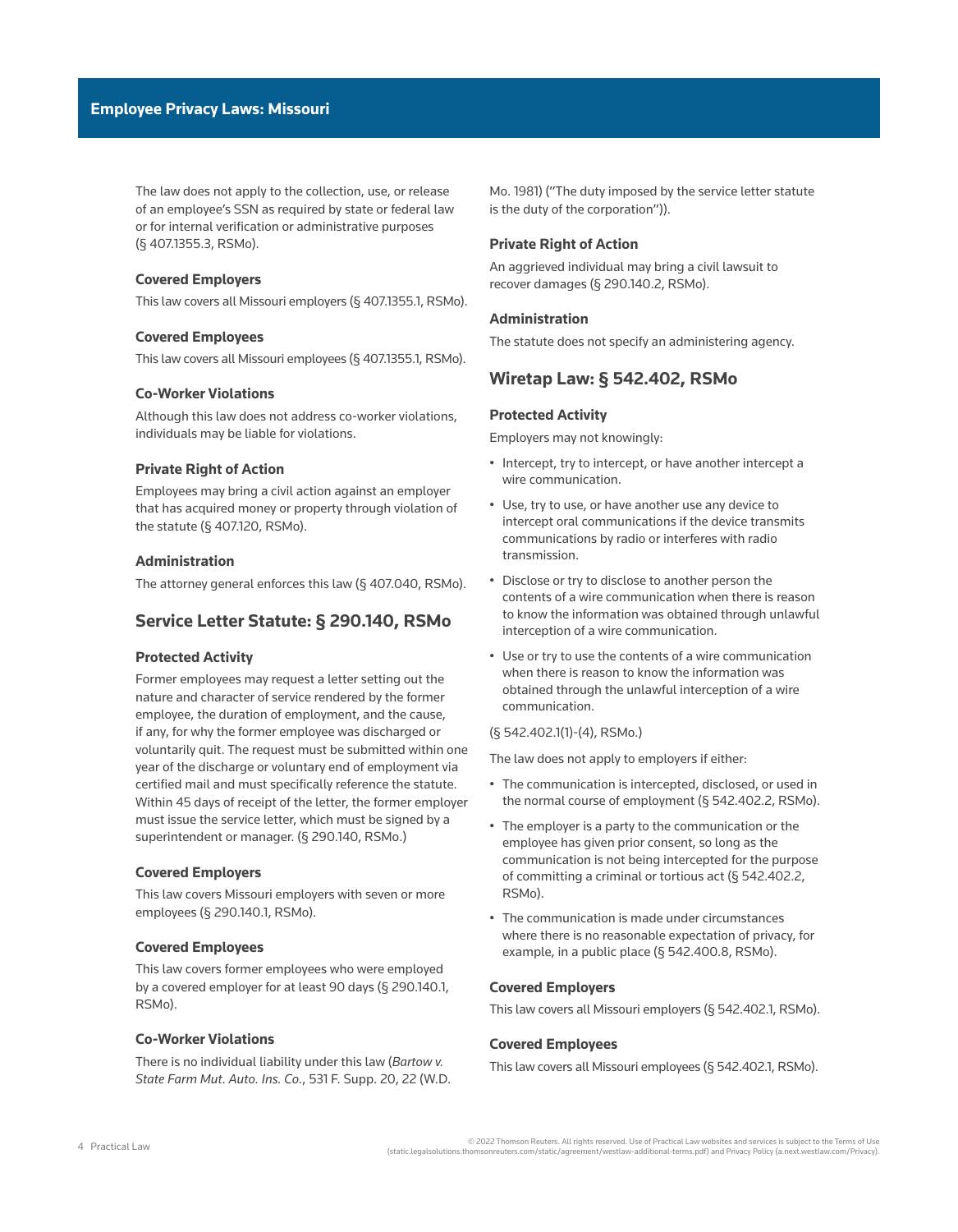### **Co-Worker Violations**

Although this law does not address co-worker violations, individuals may be liable for violations.

### **Private Right of Action**

An aggrieved employee may bring an action against an employer who intercepts, discloses, or uses a communication or who procures another party to do so ([§ 542.418.2, RSMo](http://www.westlaw.com/Link/Document/FullText?findType=L&pubNum=1000229&cite=MOST542.418&originatingDoc=I907246edb1ce11ec9f24ec7b211d8087&refType=LQ&originationContext=document&vr=3.0&rs=cblt1.0&transitionType=PLDocumentLink&billingHash=2597908A3415ED507C421CE66AF94FDABB641ED8DBCF17F6DFE28074BCBBD4EF&contextData=(sc.Default))).

### **Administration**

The local prosecuting attorney enforces the law.

# **Personnel Files**

## **2. For any law in Question 1 regarding employer maintenance of personnel files, please describe:**

- What constitutes a personnel file in your jurisdiction.
- Which records employers must maintain and for how long.
- Any records that must be kept separately.
- Any records that should not be included in an employee's personnel file.
- How records must be maintained (for example, in digital or paper form, or in locked drawers or rooms).
- Any requirements or prohibitions regarding destruction of records.

## **Definition of Personnel File**

None of the Missouri laws listed in Question 1 address employer maintenance of personnel files.

## **Required Records and Maintenance Period**

None of the laws listed in Question 1 address employer maintenance of personnel files.

### **Separate Records**

None of the laws listed in Question 1 address employer maintenance of personnel files.

## **Exclusions from Personnel Files**

None of the laws listed in Question 1 address employer maintenance of personnel files.

### **How to Maintain Records**

None of the laws listed in Question 1 address employer maintenance of personnel files.

## **Destruction of Records**

None of the laws listed in Question 1 address employer maintenance of personnel files.

However, employees have a fundamental right of privacy in personal information contained in personnel files (*[State](http://www.westlaw.com/Link/Document/FullText?findType=Y&serNum=1987005874&pubNum=0000713&originatingDoc=I907246edb1ce11ec9f24ec7b211d8087&refType=RP&fi=co_pp_sp_713_605&originationContext=document&vr=3.0&rs=cblt1.0&transitionType=PLDocumentLink&billingHash=376DF3A278327F43736BFC0F680D6A898E5E7571C71F15F00A822A14DA2CBDA2&contextData=(sc.Default)#co_pp_sp_713_605)  ex rel. Tally v. Grimm*[, 722 S.W.2d 604, 605 \(Mo. 1987\)\)](http://www.westlaw.com/Link/Document/FullText?findType=Y&serNum=1987005874&pubNum=0000713&originatingDoc=I907246edb1ce11ec9f24ec7b211d8087&refType=RP&fi=co_pp_sp_713_605&originationContext=document&vr=3.0&rs=cblt1.0&transitionType=PLDocumentLink&billingHash=376DF3A278327F43736BFC0F680D6A898E5E7571C71F15F00A822A14DA2CBDA2&contextData=(sc.Default)#co_pp_sp_713_605). In the context of litigation, employment records sought in discovery must be limited to the issues raised in the pleadings (*[State ex rel. Madlock v. O'Malley](http://www.westlaw.com/Link/Document/FullText?findType=Y&serNum=1999268046&pubNum=0004644&originatingDoc=I907246edb1ce11ec9f24ec7b211d8087&refType=RP&fi=co_pp_sp_4644_891&originationContext=document&vr=3.0&rs=cblt1.0&transitionType=PLDocumentLink&billingHash=75FCD624AD4F39B50D57E6E24A29D2E4C05D475F04EBE0BB5F91061DBC7BABB1&contextData=(sc.Default)#co_pp_sp_4644_891)*, 8 S.W.3d 890, [891 \(Mo. banc 1999\)\)](http://www.westlaw.com/Link/Document/FullText?findType=Y&serNum=1999268046&pubNum=0004644&originatingDoc=I907246edb1ce11ec9f24ec7b211d8087&refType=RP&fi=co_pp_sp_4644_891&originationContext=document&vr=3.0&rs=cblt1.0&transitionType=PLDocumentLink&billingHash=75FCD624AD4F39B50D57E6E24A29D2E4C05D475F04EBE0BB5F91061DBC7BABB1&contextData=(sc.Default)#co_pp_sp_4644_891).

## **3. For any law in Question 1 regarding employee access to personnel files, please describe:**

- Who may access the files, such as employees, applicants, and former employees.
- Whether individuals may copy the files or only inspect them.
- When access must be granted (and whether it must be granted within a set period of time).
- Any limitations on access.

None of the laws listed in Question 1 address employee access to personnel files. Missouri employees do not have a statutory right to inspect their own personnel records unless an employer and employee agree otherwise.

However, employers must provide former employees a service letter, on request, describing the nature and character of service rendered, the duration of employment, and the cause, if any, why the former employee was discharged or voluntarily quit under the Service Letter Statute [\(§ 290.140, RSMo](http://www.westlaw.com/Link/Document/FullText?findType=L&pubNum=1000229&cite=MOST290.140&originatingDoc=I907246edb1ce11ec9f24ec7b211d8087&refType=LQ&originationContext=document&vr=3.0&rs=cblt1.0&transitionType=PLDocumentLink&billingHash=4310846A790545EC30246ABDEE378370413192F67ED8D58A934CD31EAFFBDFBB&contextData=(sc.Default))).

# **Medical or Other Test Results**

**4. For any law in Question 1 that protects employees from medical examinations, including AIDS/HIV tests, or other tests, such as psychological or personality tests, please describe any limitations on access to test results or the protection of records.**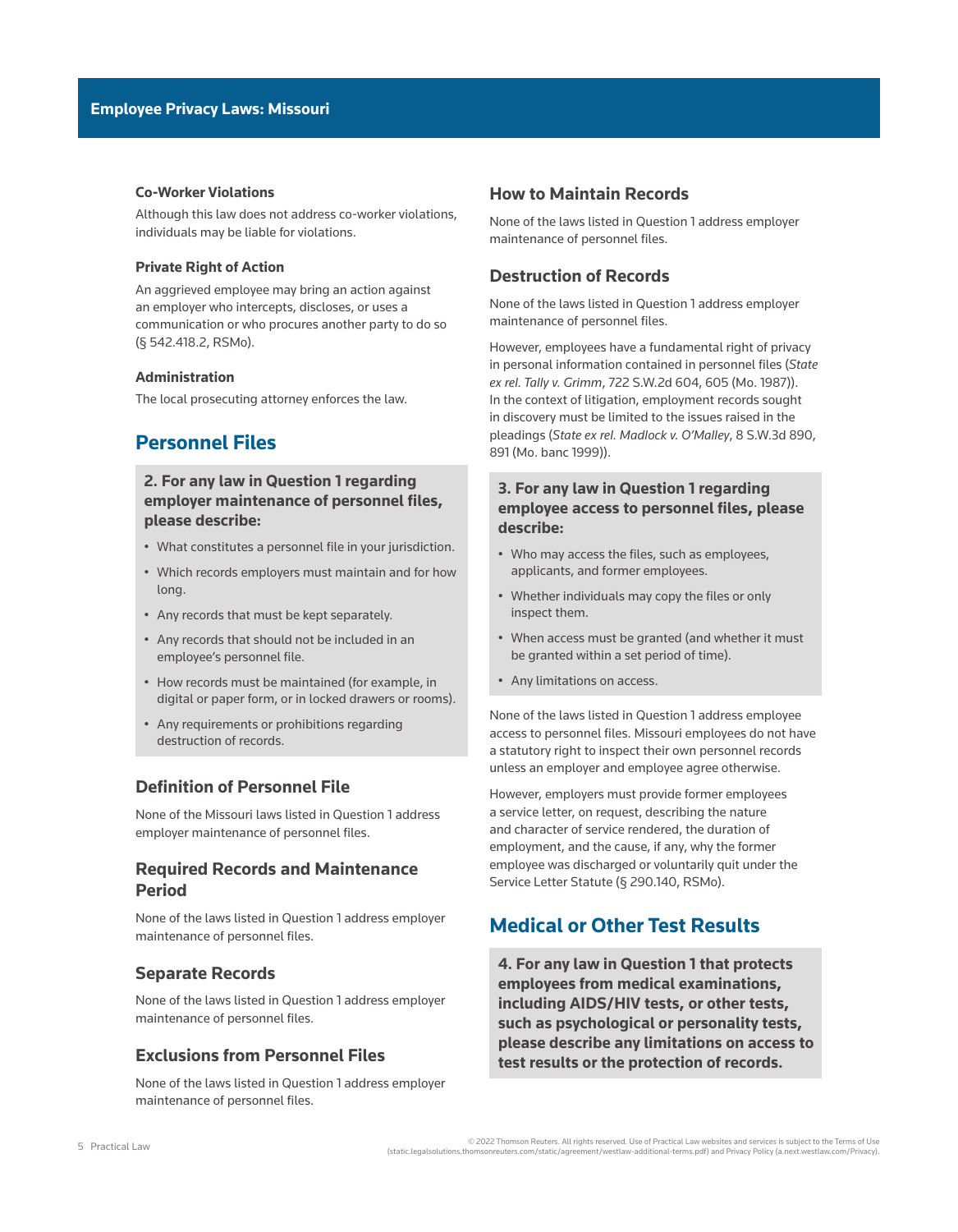## **Human Immunodeficiency Virus Testing Law: §§ 191.650 to 191.703, RSMo**

In Missouri, an employer who obtains information regarding an employee's HIV status or the results of an employee's HIV testing may only disclose the information to:

- Public employees of government agencies, departments, or political subdivisions on a need-to-know basis related to their jobs.
- Law enforcement officers, in certain circumstances.
- Prosecuting attorneys, circuit attorneys, assistant attorneys general, and attorneys general, in certain circumstances.

([§ 191.656.1, RSMo.](http://www.westlaw.com/Link/Document/FullText?findType=L&pubNum=1000229&cite=MOST191.656&originatingDoc=I907246edb1ce11ec9f24ec7b211d8087&refType=LQ&originationContext=document&vr=3.0&rs=cblt1.0&transitionType=PLDocumentLink&billingHash=7C2804BC6332E418144A984156E82080EC46A9798FA0F49816244A08A4577D9C&contextData=(sc.Default)))

# **Employee Electronic Communications**

**5. For any law in Question 1 that governs the monitoring or recording of employees' electronic communications, please describe what monitoring or recording is permitted or prohibited in each of the following media:**

- Telephone.
- Internet.
- Email.
- Other.

### **Wiretap Law: § 542.402, RSMo**

### **Telephone Communications**

Missouri employers may not record an employee's telephone conversation unless an exception to the wiretap law applies. Exceptions include either that:

- The employer is a party to the conversation or the employee has given consent and the recording is not being made for an unlawful purpose.
- The recording is made in the normal course of business.

([§ 542.402, RSMo](http://www.westlaw.com/Link/Document/FullText?findType=L&pubNum=1000229&cite=MOST542.402&originatingDoc=I907246edb1ce11ec9f24ec7b211d8087&refType=LQ&originationContext=document&vr=3.0&rs=cblt1.0&transitionType=PLDocumentLink&billingHash=A366DA72EE93F8E8CE200CD46827B12BCD5E569B498089BD7F4DB328CDBBD372&contextData=(sc.Default)).)

### **Internet Usage**

There is no Missouri law that prohibits an employer from monitoring an employee's internet use except the wiretap law.

### **E-mail Communications**

There is no Missouri law that prohibits an employer from monitoring an employee's e-mail communications.

## **Other Forms of Communication**

There are no other statutes addressing monitoring or recording employee electronic communications in Missouri.

# **Searches, Surveillance, and Biometric Information**

## **6. For any law in Question 1 that governs searches and surveillance, please describe:**

- Any limits on employer searches (such as searches in common areas or individual offices).
- What kind of surveillance, tracking, or monitoring of workplaces or employees is permitted (such as GPS or video, or surveillance of an employee's computer or phone usage) and whether there are any limitations on the areas that can be monitored or recorded.
- Any limits on the use of biometric information (such as fingerprints, retina, or voiceprint scans used for identification).

## **Workplace Searches**

Missouri does not have a law regulating workplace searches.

## **Surveillance and Tracking**

Missouri does not have a law regulating employee surveillance and tracking.

## **Biometric Information**

Missouri does not have a law regulating the use of biometric information.

# **Notice to Employees**

**7. For each privacy law listed in response to Question 1, what obligations does an employer have to inform its employees of their rights?**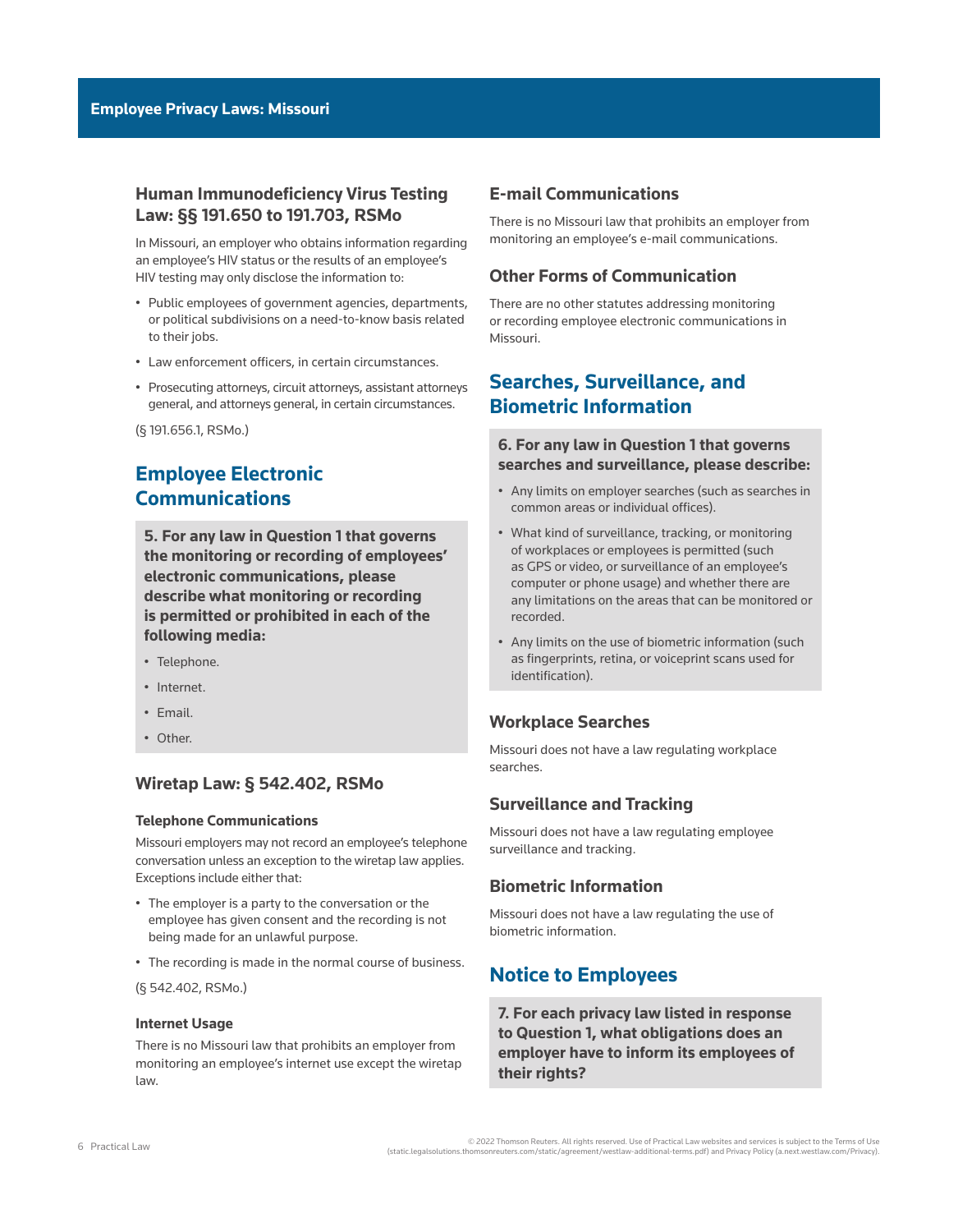# **Employment Reference Immunity Law: § 290.152, RSMo**

This Missouri law does not address employer notice obligations, except that an employer must also send the reference letter written in response to a request under this statute to the current or former employee, at the employee's last known address, when it is sent to the prospective employer ([§ 290.152.3, RSMo\)](http://www.westlaw.com/Link/Document/FullText?findType=L&pubNum=1000229&cite=MOST290.152&originatingDoc=I907246edb1ce11ec9f24ec7b211d8087&refType=LQ&originationContext=document&vr=3.0&rs=cblt1.0&transitionType=PLDocumentLink&billingHash=09898F40EE3342C798FCA78A5794E1CFD756128AA9D7AB3B5FFED4FA7F9A2447&contextData=(sc.Default)).

# **Human Immunodeficiency Virus Testing Law: §§ 191.650 to 191.703, RSMo**

The law does not address employer notice obligations.

## **Invasion of Privacy: § 565.252, RSMo**

The law does not address employer notice obligations.

# **Personal Identification Microchip Technology Law: § 285.035, RSMo**

The law does not address employer notice obligations.

# **Protection of Genetic Information: §§ 375.1300 to 375.1309, RSMo**

The law does not address employer notice obligations.

# **Protection of Social Security Numbers: § 407.1355, RSMo**

This law does not address employer notice obligations.

### **Service Letter Statute: § 290.140, RSMo**

The law does not address employer notice obligations.

## **Wiretap Law: § 542.402, RSMo**

This law does not address employer notice obligations.

# **Consequences for Violation**

**8. For each privacy law listed in response to Question 1, what are possible consequences for employers that violate the law?**

# **Employment Reference Immunity Law: § 290.152, RSMo**

Under this Missouri law, an aggrieved employee may recover compensatory damages in a civil action [\(§ 290.152.5, RSMo](http://www.westlaw.com/Link/Document/FullText?findType=L&pubNum=1000229&cite=MOST290.152&originatingDoc=I907246edb1ce11ec9f24ec7b211d8087&refType=LQ&originationContext=document&vr=3.0&rs=cblt1.0&transitionType=PLDocumentLink&billingHash=09898F40EE3342C798FCA78A5794E1CFD756128AA9D7AB3B5FFED4FA7F9A2447&contextData=(sc.Default))).

# **Human Immunodeficiency Virus Testing Law: §§ 191.650 to 191.703, RSMo**

An aggrieved employee may bring a civil action for damages. For a negligent violation, the employee may recover for each violation:

- Actual damages or [liquidated damages](http://www.westlaw.com/Document/I210618eaef0811e28578f7ccc38dcbee/View/FullText.html?originationContext=document&vr=3.0&rs=cblt1.0&transitionType=DocumentItem&contextData=(sc.Default)) of \$1,000, whichever is greater.
- Costs and attorneys' fees.
- Other appropriate relief, including injunctive relief.
- [\(§ 191.656.6, RSMo.](http://www.westlaw.com/Link/Document/FullText?findType=L&pubNum=1000229&cite=MOST191.656&originatingDoc=I907246edb1ce11ec9f24ec7b211d8087&refType=LQ&originationContext=document&vr=3.0&rs=cblt1.0&transitionType=PLDocumentLink&billingHash=7C2804BC6332E418144A984156E82080EC46A9798FA0F49816244A08A4577D9C&contextData=(sc.Default)))

For a willful, intentional, or reckless violation, the employee may recover for each violation:

- Actual damages or liquidated damages of \$5,000, whichever is greater.
- Exemplary damages.
- Costs and attorneys' fees.
- Other appropriate relief, including injunctive relief.

[\(§ 191.656.6, RSMo.](http://www.westlaw.com/Link/Document/FullText?findType=L&pubNum=1000229&cite=MOST191.656&originatingDoc=I907246edb1ce11ec9f24ec7b211d8087&refType=LQ&originationContext=document&vr=3.0&rs=cblt1.0&transitionType=PLDocumentLink&billingHash=7C2804BC6332E418144A984156E82080EC46A9798FA0F49816244A08A4577D9C&contextData=(sc.Default)))

## **Invasion of Privacy: § 565.252, RSMo**

Violation of the law is at minimum a class A misdemeanor [\(§ 565.252.2, RSMo\)](http://www.westlaw.com/Link/Document/FullText?findType=L&pubNum=1000229&cite=MOST565.252&originatingDoc=I907246edb1ce11ec9f24ec7b211d8087&refType=LQ&originationContext=document&vr=3.0&rs=cblt1.0&transitionType=PLDocumentLink&billingHash=E599103D7A6554929390FA89B7786AD16C19557143315BA4A7241001FEF380A4&contextData=(sc.Default)). The violation becomes a class E felony if:

- The person who illegally created the image under the statute distributes it to another person or transmits it in a manner that allows access via computer.
- The material is disseminated to another person.
- More than one person is viewed, photographed, filmed, or videotaped during the same violation.
- The offense was committed by someone who had previously been found guilty of invasion of privacy.

[\(§ 565.252.2, RSMo.](http://www.westlaw.com/Link/Document/FullText?findType=L&pubNum=1000229&cite=MOST565.252&originatingDoc=I907246edb1ce11ec9f24ec7b211d8087&refType=LQ&originationContext=document&vr=3.0&rs=cblt1.0&transitionType=PLDocumentLink&billingHash=E599103D7A6554929390FA89B7786AD16C19557143315BA4A7241001FEF380A4&contextData=(sc.Default)))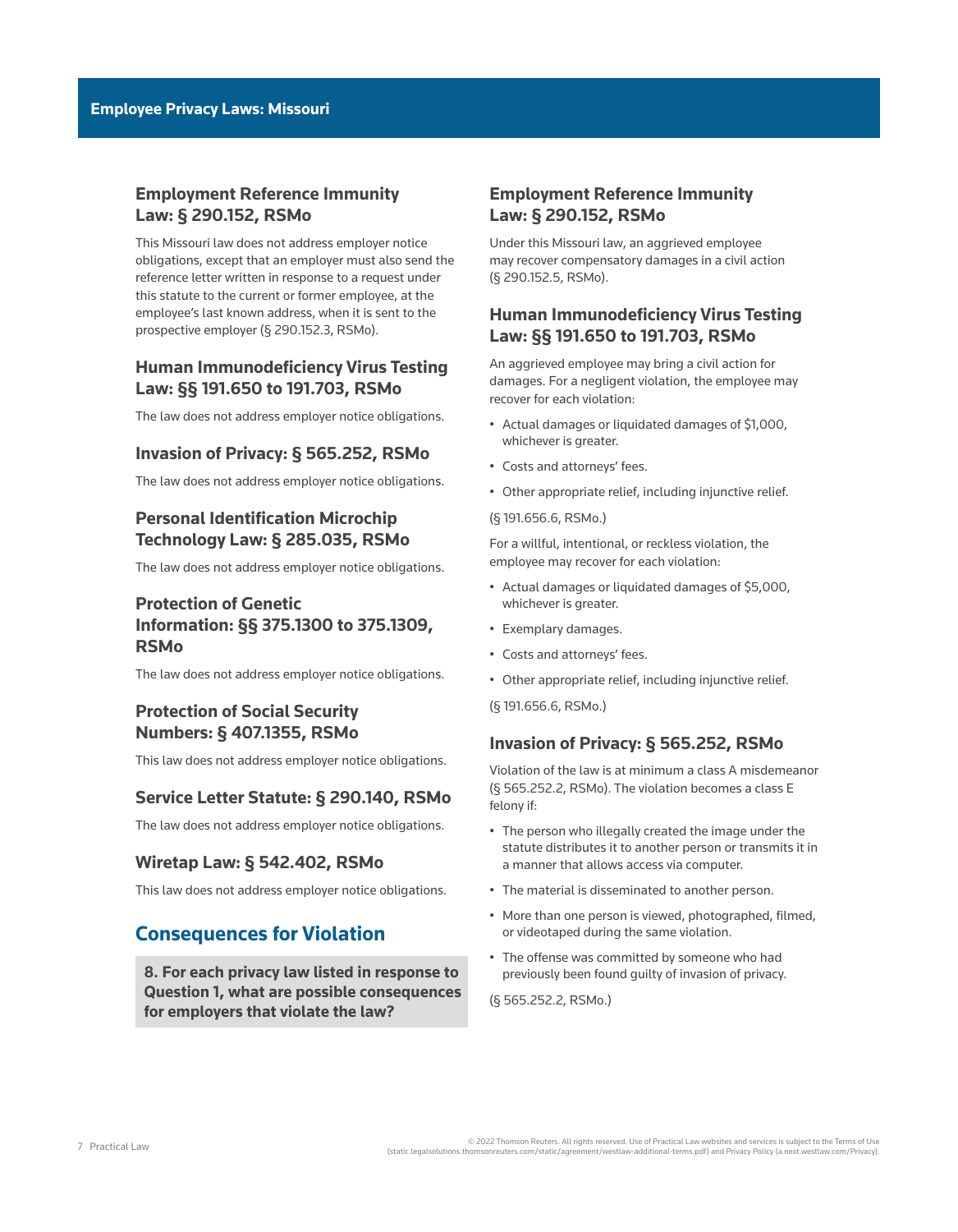# **Personal Identification Microchip Technology Law: § 285.035, RSMo**

A violation of the law is a class A misdemeanor ([§ 285.035.3,](http://www.westlaw.com/Link/Document/FullText?findType=L&pubNum=1000229&cite=MOST285.035&originatingDoc=I907246edb1ce11ec9f24ec7b211d8087&refType=LQ&originationContext=document&vr=3.0&rs=cblt1.0&transitionType=PLDocumentLink&billingHash=B527A9A2ADBAD8C418217E40B9A6378D9721720BF37535541C01F282367FEF7A&contextData=(sc.Default))  [RSMo\)](http://www.westlaw.com/Link/Document/FullText?findType=L&pubNum=1000229&cite=MOST285.035&originatingDoc=I907246edb1ce11ec9f24ec7b211d8087&refType=LQ&originationContext=document&vr=3.0&rs=cblt1.0&transitionType=PLDocumentLink&billingHash=B527A9A2ADBAD8C418217E40B9A6378D9721720BF37535541C01F282367FEF7A&contextData=(sc.Default)).

# **Protection of Genetic Information: §§ 375.1300 to 375.1309, RSMo**

The [Director of the Department of Commerce and](https://dci.mo.gov/director.php)  [Insurance](https://dci.mo.gov/director.php) may impose civil penalties, bring suit to enforce compliance, and seek damages [\(§§ 374.046](http://www.westlaw.com/Link/Document/FullText?findType=L&pubNum=1000229&cite=MOST374.046&originatingDoc=I907246edb1ce11ec9f24ec7b211d8087&refType=LQ&originationContext=document&vr=3.0&rs=cblt1.0&transitionType=PLDocumentLink&billingHash=6B2CB7FE17D7B623A959DC870CE0F3BED9D216AA651ADC09A03E854EE99D2F59&contextData=(sc.Default))  and [374.048, RSMo\)](http://www.westlaw.com/Link/Document/FullText?findType=L&pubNum=1000229&cite=MOST374.048&originatingDoc=I907246edb1ce11ec9f24ec7b211d8087&refType=LQ&originationContext=document&vr=3.0&rs=cblt1.0&transitionType=PLDocumentLink&billingHash=047F728C532E4304127DBE4317F91D8D85C326D7F2AE4149FF5228D4E1EEE67F&contextData=(sc.Default)).

# **Protection of Social Security Numbers: § 407.1355, RSMo**

The [attorney general](https://ago.mo.gov/) may seek an injunction, restitution, and civil penalties of \$1,000 or less per violation ([§ 407.100, RSMo\)](http://www.westlaw.com/Link/Document/FullText?findType=L&pubNum=1000229&cite=MOST407.100&originatingDoc=I907246edb1ce11ec9f24ec7b211d8087&refType=LQ&originationContext=document&vr=3.0&rs=cblt1.0&transitionType=PLDocumentLink&billingHash=34948321A54D92AAB0DAD506BFC8C4B4069144D8CCB569A42275D231516AA301&contextData=(sc.Default)). The attorney general may also seek costs and attorneys' fees ([§ 407.130, RSMo\)](http://www.westlaw.com/Link/Document/FullText?findType=L&pubNum=1000229&cite=MOST407.130&originatingDoc=I907246edb1ce11ec9f24ec7b211d8087&refType=LQ&originationContext=document&vr=3.0&rs=cblt1.0&transitionType=PLDocumentLink&billingHash=1C42547C03720398508A095E2DFFC842B0FE222DD3731F48D41D7AA5080F8316&contextData=(sc.Default)). An employee may recover damages in a civil action alleging a violation of the statute that resulted in the employer obtaining money or property [\(§ 407.120, RSMo\)](http://www.westlaw.com/Link/Document/FullText?findType=L&pubNum=1000229&cite=MOST407.120&originatingDoc=I907246edb1ce11ec9f24ec7b211d8087&refType=LQ&originationContext=document&vr=3.0&rs=cblt1.0&transitionType=PLDocumentLink&billingHash=BA0873B18C6BF3A4108B940A2BB2416232AD8DC0D8BBCC70E5F9388D3E012977&contextData=(sc.Default)).

## **Service Letter Statute: § 290.140, RSMo**

An aggrieved employee may recover compensatory damages for a violation of the statute and may recover [punitive damages](http://www.westlaw.com/Document/I0f9fe543ef0811e28578f7ccc38dcbee/View/FullText.html?originationContext=document&vr=3.0&rs=cblt1.0&transitionType=DocumentItem&contextData=(sc.Default)) and nominal damages if the employer did not issue the service letter. An award of punitive damages may not be based on the content of the letter. ([§ 290.140.2, RSMo](http://www.westlaw.com/Link/Document/FullText?findType=L&pubNum=1000229&cite=MOST290.140&originatingDoc=I907246edb1ce11ec9f24ec7b211d8087&refType=LQ&originationContext=document&vr=3.0&rs=cblt1.0&transitionType=PLDocumentLink&billingHash=4310846A790545EC30246ABDEE378370413192F67ED8D58A934CD31EAFFBDFBB&contextData=(sc.Default)).)

# **Wiretap Law: § 542.402, RSMo**

An employee aggrieved by an employer's violation of the law may recover in a civil action:

- Actual damages of the greater of:
	- at least \$100 per day for each day of violation; or
- $-$ \$10,000.
- Punitive damages, on showing that the violation was willful or intentional.
- Reasonable attorneys' fees and costs.

### ([§ 542.418.2, RSMo.](http://www.westlaw.com/Link/Document/FullText?findType=L&pubNum=1000229&cite=MOST542.418&originatingDoc=I907246edb1ce11ec9f24ec7b211d8087&refType=LQ&originationContext=document&vr=3.0&rs=cblt1.0&transitionType=PLDocumentLink&billingHash=2597908A3415ED507C421CE66AF94FDABB641ED8DBCF17F6DFE28074BCBBD4EF&contextData=(sc.Default)))

Violation of the law is a class E felony ([§ 542.402.1, RSMo\)](http://www.westlaw.com/Link/Document/FullText?findType=L&pubNum=1000229&cite=MOST542.402&originatingDoc=I907246edb1ce11ec9f24ec7b211d8087&refType=LQ&originationContext=document&vr=3.0&rs=cblt1.0&transitionType=PLDocumentLink&billingHash=A366DA72EE93F8E8CE200CD46827B12BCD5E569B498089BD7F4DB328CDBBD372&contextData=(sc.Default)).

# **Consent**

**9. For each privacy law listed in response to Question 1, is employee consent required? If not, will employee consent protect the employer from liability?**

# **Employment Reference Immunity Law: § 290.152, RSMo**

This Missouri law does not specifically address consent as a defense from liability.

## **Human Immunodeficiency Virus Testing Law: §§ 191.650 to 191.703, RSMo**

The law does not specifically address consent as a defense from liability.

## **Invasion of Privacy: § 565.252, RSMo**

There is no violation of the statute for the creation of images under or through the clothing of an individual for the purpose of viewing the body or undergarments if the individual consents [\(§ 565.252.1, RSMo\)](http://www.westlaw.com/Link/Document/FullText?findType=L&pubNum=1000229&cite=MOST565.252&originatingDoc=I907246edb1ce11ec9f24ec7b211d8087&refType=LQ&originationContext=document&vr=3.0&rs=cblt1.0&transitionType=PLDocumentLink&billingHash=E599103D7A6554929390FA89B7786AD16C19557143315BA4A7241001FEF380A4&contextData=(sc.Default)).

# **Protection of Genetic Information: §§ 375.1300 to 375.1309, RSMo**

An employer does not violate the law if any action otherwise prohibited is taken with the written permission of the employee, former employee, or that individual's authorized representative [\(§ 375.1306.1, RSMo](http://www.westlaw.com/Link/Document/FullText?findType=L&pubNum=1000229&cite=MOST375.1306&originatingDoc=I907246edb1ce11ec9f24ec7b211d8087&refType=LQ&originationContext=document&vr=3.0&rs=cblt1.0&transitionType=PLDocumentLink&billingHash=AA25E6F4229ABFD855BED5CAF4272781B2A486868304D82AB88D370B8E3F3301&contextData=(sc.Default))).

# **Protection of Social Security Numbers: § 407.1355, RSMo**

The law does not specifically address consent as a defense from liability. However, because the law only prohibits employers from requiring employees to use their Social Security numbers (SSN) in proscribed ways, employees may voluntarily choose to use their SSNs for purposes that the statute would otherwise prohibit if required by the employer.

# **Personal Identification Microchip Technology Law: § 285.035, RSMo**

The law does not specifically address consent as a defense from liability. However, because the law only

<sup>2022</sup> Thomson Reuters. All rights reserved. Use of Practical Law websites and services is subject to the Terms of Use<br>(static.legalsolutions.thomsonreuters.com/static/agreement/westlaw-additional-terms.pdf) and Privacy Poli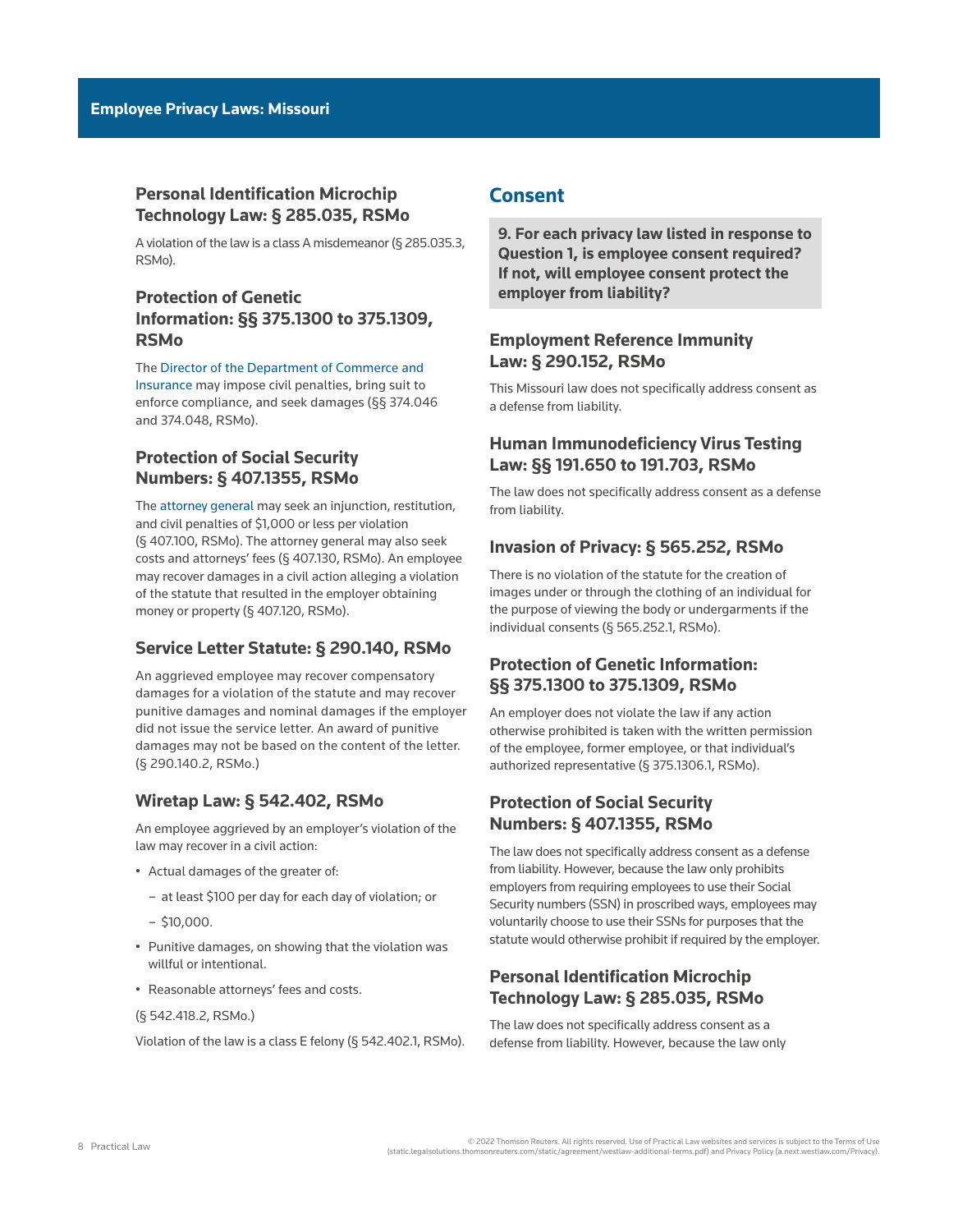prohibits employers from requiring employees to submit to microchip implantation, employees may voluntarily agree to be implanted with microchips.

## **Service Letter Statute: § 290.140, RSMo**

The law does not specifically address consent as a defense from liability. However, an employee may waive the right to request a service letter by contract (see *[Earl v. St. Louis](http://www.westlaw.com/Link/Document/FullText?findType=Y&serNum=1994099178&pubNum=0000713&originatingDoc=I907246edb1ce11ec9f24ec7b211d8087&refType=RP&fi=co_pp_sp_713_236&originationContext=document&vr=3.0&rs=cblt1.0&transitionType=PLDocumentLink&billingHash=52A2EFFC256576FE431BD44BA6A5A0D17F97E003444D3766F5DFF597E8E3E08B&contextData=(sc.Default)#co_pp_sp_713_236)  Univ.*[, 875 S.W.2d 234, 236 \(Mo. Ct. App. 1994\)\)](http://www.westlaw.com/Link/Document/FullText?findType=Y&serNum=1994099178&pubNum=0000713&originatingDoc=I907246edb1ce11ec9f24ec7b211d8087&refType=RP&fi=co_pp_sp_713_236&originationContext=document&vr=3.0&rs=cblt1.0&transitionType=PLDocumentLink&billingHash=52A2EFFC256576FE431BD44BA6A5A0D17F97E003444D3766F5DFF597E8E3E08B&contextData=(sc.Default)#co_pp_sp_713_236).

## **Wiretap Law: § 542.402, RSMo**

Employee consent is not required if one of the law's other exceptions applies, but an employee's prior consent is a defense to an alleged violation of the statute as long as the communication is not intercepted for the purpose of committing a criminal or tortious act [\(§ 542.402.2\(3\), RSMo](http://www.westlaw.com/Link/Document/FullText?findType=L&pubNum=1000229&cite=MOST542.402&originatingDoc=I907246edb1ce11ec9f24ec7b211d8087&refType=LQ&originationContext=document&vr=3.0&rs=cblt1.0&transitionType=PLDocumentLink&billingHash=A366DA72EE93F8E8CE200CD46827B12BCD5E569B498089BD7F4DB328CDBBD372&contextData=(sc.Default))).

# **Recordkeeping**

**10. What are the recordkeeping obligations for each privacy law listed in response to Question 1?**

## **Employment Reference Immunity Law: § 290.152, RSMo**

This Missouri statute does not have any specific recordkeeping requirements, but employers should retain reference letters sent under the law for at least one year after the date of the letter in case an employee requests a copy ([§ 290.152.3, RSMo](http://www.westlaw.com/Link/Document/FullText?findType=L&pubNum=1000229&cite=MOST290.152&originatingDoc=I907246edb1ce11ec9f24ec7b211d8087&refType=LQ&originationContext=document&vr=3.0&rs=cblt1.0&transitionType=PLDocumentLink&billingHash=09898F40EE3342C798FCA78A5794E1CFD756128AA9D7AB3B5FFED4FA7F9A2447&contextData=(sc.Default))).

## **Human Immunodeficiency Virus Testing Law: §§ 191.650 to 191.703, RSMo**

The law does not address employer recordkeeping obligations apart from the requirement to keep any materials concerning HIV status or HIV testing results confidential [\(§ 191.656.1, RSMo](http://www.westlaw.com/Link/Document/FullText?findType=L&pubNum=1000229&cite=MOST191.656&originatingDoc=I907246edb1ce11ec9f24ec7b211d8087&refType=LQ&originationContext=document&vr=3.0&rs=cblt1.0&transitionType=PLDocumentLink&billingHash=7C2804BC6332E418144A984156E82080EC46A9798FA0F49816244A08A4577D9C&contextData=(sc.Default))).

### **Invasion of Privacy: § 565.252, RSMo**

The law does not address employer recordkeeping obligations.

# **Personal Identification Microchip Technology Law: § 285.035, RSMo**

The law does not address employer recordkeeping obligations.

# **Protection of Genetic Information: §§ 375.1300 to 375.1309, RSMo**

The law does not address employer recordkeeping obligations.

## **Protection of Social Security Numbers: § 407.1355, RSMo**

The law does not specifically address employer recordkeeping obligations. The law does not prevent employers from collecting, using, or releasing an SSN as required by state or federal law or for internal verification purposes. ([§ 407.1355.3, RSMo.](http://www.westlaw.com/Link/Document/FullText?findType=L&pubNum=1000229&cite=MOST407.1355&originatingDoc=I907246edb1ce11ec9f24ec7b211d8087&refType=LQ&originationContext=document&vr=3.0&rs=cblt1.0&transitionType=PLDocumentLink&billingHash=C548DCC7B53B55488F9198FD3D30BBDB87EE65DFCB9F2C3C1BAC1B2A4994C168&contextData=(sc.Default)))

## **Service Letter Statute: § 290.140, RSMo**

The law does not specifically address employer recordkeeping obligations. However, the statute of limitations for bringing a private action for a violation of the statute is two years, so employers should maintain any service letter at least that long. [\(§516.140, RSMo](http://www.westlaw.com/Link/Document/FullText?findType=L&pubNum=1000229&cite=MOST516.140&originatingDoc=I907246edb1ce11ec9f24ec7b211d8087&refType=LQ&originationContext=document&vr=3.0&rs=cblt1.0&transitionType=PLDocumentLink&billingHash=95E2DAFC23E8E8529BEB00661B430CFF65C9B7457DD0F65669DC64351E0B228B&contextData=(sc.Default)).)

## **Wiretap Law: § 542.402, RSMo**

This law does not specifically address employer recordkeeping obligations.

# **Employees' Lawful, Off-Duty Activity**

**11. To the extent not described in Question 1, please state whether an employee's lawful, off-duty use of or activity in any of the following is protected and describe any limits to the protections:**

- Tobacco use or use of other consumable goods.
- Online activities, including posting on social media sites.
- Other activities, including gun ownership or political activities.

## **Tobacco or Consumable Goods Use**

In Missouri, employers may not discharge, refuse to hire, or take any other adverse employment action against an employee because of the lawful use of alcohol or tobacco products off work premises during non-working hours.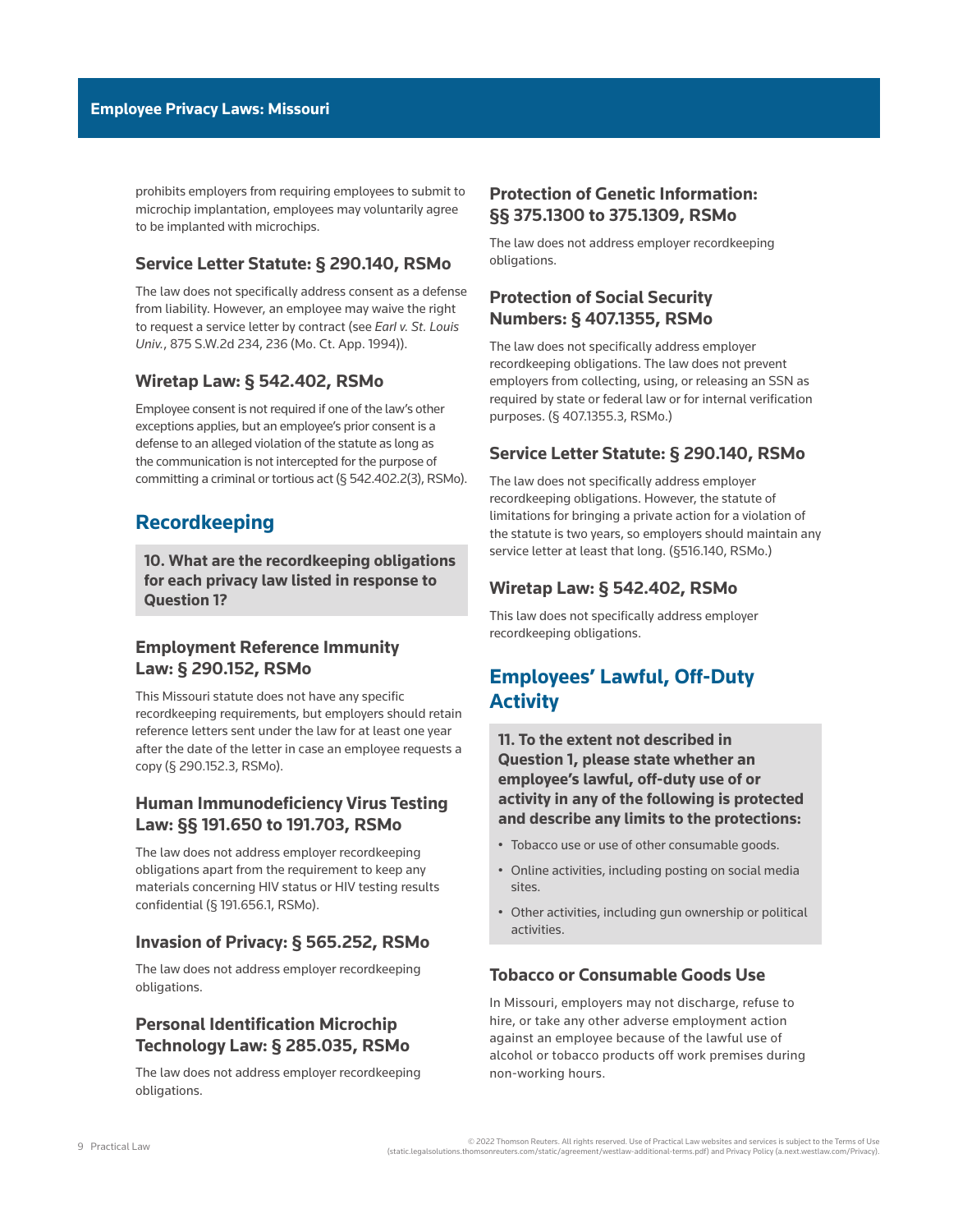An employer does not violate the statute for taking such actions if the employee's use interferes with duties and job performance, co-workers, or the employer's business.

Employers may provide employee benefits at a reduced premium or deductible level for employees who do not use tobacco products. Religious employers and not-for-profit organizations whose principal business is health care promotion are exempt from the statute. This law does not create a private right of action. ([§ 290.145, RSMo.](http://www.westlaw.com/Link/Document/FullText?findType=L&pubNum=1000229&cite=MOST290.145&originatingDoc=I907246edb1ce11ec9f24ec7b211d8087&refType=LQ&originationContext=document&vr=3.0&rs=cblt1.0&transitionType=PLDocumentLink&billingHash=CD7FD0D3521CE4CD8B946C69BDA363123253F66C3FFBBFEE9CB4FF0A49E1AD8F&contextData=(sc.Default)))

## **Online Activities**

Missouri law does not address employees' lawful off-duty use of the internet or social media.

## **Other Activities**

Missouri's medical marijuana law does not address whether employers must permit employees to use medical marijuana during off-duty hours. The law does not permit employees to bring claims against employers for prohibiting the employee from being under the influence of marijuana at work or disciplining the employee for working or attempting to work while under the influence of marijuana. ([Mo. Const. art.](http://www.westlaw.com/Link/Document/FullText?findType=L&pubNum=1000242&cite=MOCNART14S1&originatingDoc=I907246edb1ce11ec9f24ec7b211d8087&refType=LQ&originationContext=document&vr=3.0&rs=cblt1.0&transitionType=PLDocumentLink&billingHash=97936C0B86531765A441C619DD4FC7B0C95AD62AA271E445FD77BF6F173A421D&contextData=(sc.Default))  [XIV, § 1](http://www.westlaw.com/Link/Document/FullText?findType=L&pubNum=1000242&cite=MOCNART14S1&originatingDoc=I907246edb1ce11ec9f24ec7b211d8087&refType=LQ&originationContext=document&vr=3.0&rs=cblt1.0&transitionType=PLDocumentLink&billingHash=97936C0B86531765A441C619DD4FC7B0C95AD62AA271E445FD77BF6F173A421D&contextData=(sc.Default))(7)(d).)

# **Invasion of Privacy Claims**

## **12. For invasion of privacy claims in your jurisdiction, please describe:**

- The elements of an invasion of privacy claim, or factors relevant to the analysis.
- Affirmative or other defenses available to the employer.
- Examples of circumstances in which employees have been found to have a reasonable expectation of privacy in the workplace.

In Missouri, tort claims for invasion of privacy can be based on one of four theories:

- Unreasonable intrusion upon the seclusion of another.
- Appropriation of another's name or likeness.
- Unreasonable publicity given to another's private life.
- Publicity that unreasonably places another in a false light before the public.

(*[St. Anthony's Med. Ctr. v. H.S.H.](http://www.westlaw.com/Link/Document/FullText?findType=Y&serNum=1998135153&pubNum=0000713&originatingDoc=I907246edb1ce11ec9f24ec7b211d8087&refType=RP&fi=co_pp_sp_713_609&originationContext=document&vr=3.0&rs=cblt1.0&transitionType=PLDocumentLink&billingHash=3BD3FE1BAA0F4D11B345AC265CB8F59C3CA402A73CBF11F1ADA202484EC82A26&contextData=(sc.Default)#co_pp_sp_713_609)*, 974 S.W.2d 606, 609 [\(Mo. Ct. App. 1998\).](http://www.westlaw.com/Link/Document/FullText?findType=Y&serNum=1998135153&pubNum=0000713&originatingDoc=I907246edb1ce11ec9f24ec7b211d8087&refType=RP&fi=co_pp_sp_713_609&originationContext=document&vr=3.0&rs=cblt1.0&transitionType=PLDocumentLink&billingHash=3BD3FE1BAA0F4D11B345AC265CB8F59C3CA402A73CBF11F1ADA202484EC82A26&contextData=(sc.Default)#co_pp_sp_713_609))

## **Claim Elements**

### **Intrusion upon Seclusion**

To maintain a claim for intrusion upon seclusion, an employee must prove all the following:

- The existence of a secret and private subject matter.
- The employee's right to keep that subject matter private.
- The defendant obtained information about the private subject matter by unreasonable means.

(*Crow v. Crawford & Co.*[, 259 S.W.3d 104, 120 \(Mo. Ct. App.](http://www.westlaw.com/Link/Document/FullText?findType=Y&serNum=2016095763&pubNum=0004644&originatingDoc=I907246edb1ce11ec9f24ec7b211d8087&refType=RP&fi=co_pp_sp_4644_120&originationContext=document&vr=3.0&rs=cblt1.0&transitionType=PLDocumentLink&billingHash=85D78A7EDCECFB64F00872FE4CD5C5CF98984CF611A4039661F320B24DBB105F&contextData=(sc.Default)#co_pp_sp_4644_120)  [2008\).](http://www.westlaw.com/Link/Document/FullText?findType=Y&serNum=2016095763&pubNum=0004644&originatingDoc=I907246edb1ce11ec9f24ec7b211d8087&refType=RP&fi=co_pp_sp_4644_120&originationContext=document&vr=3.0&rs=cblt1.0&transitionType=PLDocumentLink&billingHash=85D78A7EDCECFB64F00872FE4CD5C5CF98984CF611A4039661F320B24DBB105F&contextData=(sc.Default)#co_pp_sp_4644_120))

A claim of intrusion upon seclusion is primarily concerned with whether private information is obtained by reasonable means. Once private information has been obtained, how it is handled is irrelevant to this tort. (See, *Mackey v. Belden, Inc.*[, 2021 WL 3363174, at \\*10 \(E.D.](http://www.westlaw.com/Link/Document/FullText?findType=Y&serNum=2054232883&pubNum=0000999&originatingDoc=I907246edb1ce11ec9f24ec7b211d8087&refType=RP&fi=co_pp_sp_999_10&originationContext=document&vr=3.0&rs=cblt1.0&transitionType=PLDocumentLink&billingHash=3ED51899937051641B33B78AB5E6EF040D77465B5AEDF309331BB55B27B7E4ED&contextData=(sc.Default)#co_pp_sp_999_10)  [Mo. Aug. 3, 2021\)](http://www.westlaw.com/Link/Document/FullText?findType=Y&serNum=2054232883&pubNum=0000999&originatingDoc=I907246edb1ce11ec9f24ec7b211d8087&refType=RP&fi=co_pp_sp_999_10&originationContext=document&vr=3.0&rs=cblt1.0&transitionType=PLDocumentLink&billingHash=3ED51899937051641B33B78AB5E6EF040D77465B5AEDF309331BB55B27B7E4ED&contextData=(sc.Default)#co_pp_sp_999_10) ("Subsequent negligence in handling [private information] does not render the initial acquisition unreasonable").) Private information is obtained by unreasonable means if the method is objectionable to a reasonable person (*[Corcoran v. Sw. Bell Tel. Co.](http://www.westlaw.com/Link/Document/FullText?findType=Y&serNum=1978135552&pubNum=0000713&originatingDoc=I907246edb1ce11ec9f24ec7b211d8087&refType=RP&fi=co_pp_sp_713_215&originationContext=document&vr=3.0&rs=cblt1.0&transitionType=PLDocumentLink&billingHash=B41B50C97A007123BEDB9339F43772CD0FA52995620673E77C93380E62DCDB55&contextData=(sc.Default)#co_pp_sp_713_215)*, 572 S.W.2d [212, 215 \(Mo. Ct. App. 1978\)](http://www.westlaw.com/Link/Document/FullText?findType=Y&serNum=1978135552&pubNum=0000713&originatingDoc=I907246edb1ce11ec9f24ec7b211d8087&refType=RP&fi=co_pp_sp_713_215&originationContext=document&vr=3.0&rs=cblt1.0&transitionType=PLDocumentLink&billingHash=B41B50C97A007123BEDB9339F43772CD0FA52995620673E77C93380E62DCDB55&contextData=(sc.Default)#co_pp_sp_713_215)).

### **Appropriation of Name or Likeness**

To state a claim for appropriation of name or likeness, an employee must show all the following:

- The employer used the employee's name or likeness as a symbol of the employer's identity.
- The employee did not consent.
- The employer intended to obtain an advantage.

(*Doe v. TCI Cablevision*[, 110 S.W.3d 363, 368 \(Mo. 2003\).](http://www.westlaw.com/Link/Document/FullText?findType=Y&serNum=2003537288&pubNum=0004644&originatingDoc=I907246edb1ce11ec9f24ec7b211d8087&refType=RP&fi=co_pp_sp_4644_368&originationContext=document&vr=3.0&rs=cblt1.0&transitionType=PLDocumentLink&billingHash=776D5AB838514CE98B064BA79D66CFA9EDFD11254CFA504B508D0B21D9BBE533&contextData=(sc.Default)#co_pp_sp_4644_368))

A separate, related tort exists under Missouri law for right of publicity claims, which are substantially similar to appropriation claims but differ in the rights the two torts are intended to protect. The misappropriation tort "protects against intrusion upon an individual's private self-esteem and dignity, while the right of publicity protects against commercial loss caused by appropriation of an individual's [identity] for commercial exploitation." The elements of the actions are identical except that the right of publicity requires that the defendant sought a commercial advantage by appropriating the plaintiff's name or likeness. (*[TCI](http://www.westlaw.com/Link/Document/FullText?findType=Y&serNum=2003537288&pubNum=0004644&originatingDoc=I907246edb1ce11ec9f24ec7b211d8087&refType=RP&fi=co_pp_sp_4644_368&originationContext=document&vr=3.0&rs=cblt1.0&transitionType=PLDocumentLink&billingHash=776D5AB838514CE98B064BA79D66CFA9EDFD11254CFA504B508D0B21D9BBE533&contextData=(sc.Default)#co_pp_sp_4644_368)  Cablevision*[, 110 S.W.3d at 368-69](http://www.westlaw.com/Link/Document/FullText?findType=Y&serNum=2003537288&pubNum=0004644&originatingDoc=I907246edb1ce11ec9f24ec7b211d8087&refType=RP&fi=co_pp_sp_4644_368&originationContext=document&vr=3.0&rs=cblt1.0&transitionType=PLDocumentLink&billingHash=776D5AB838514CE98B064BA79D66CFA9EDFD11254CFA504B508D0B21D9BBE533&contextData=(sc.Default)#co_pp_sp_4644_368).) For more information, see [Right of Publicity Laws: Missouri.](http://us.practicallaw.tr.com/4-519-9003)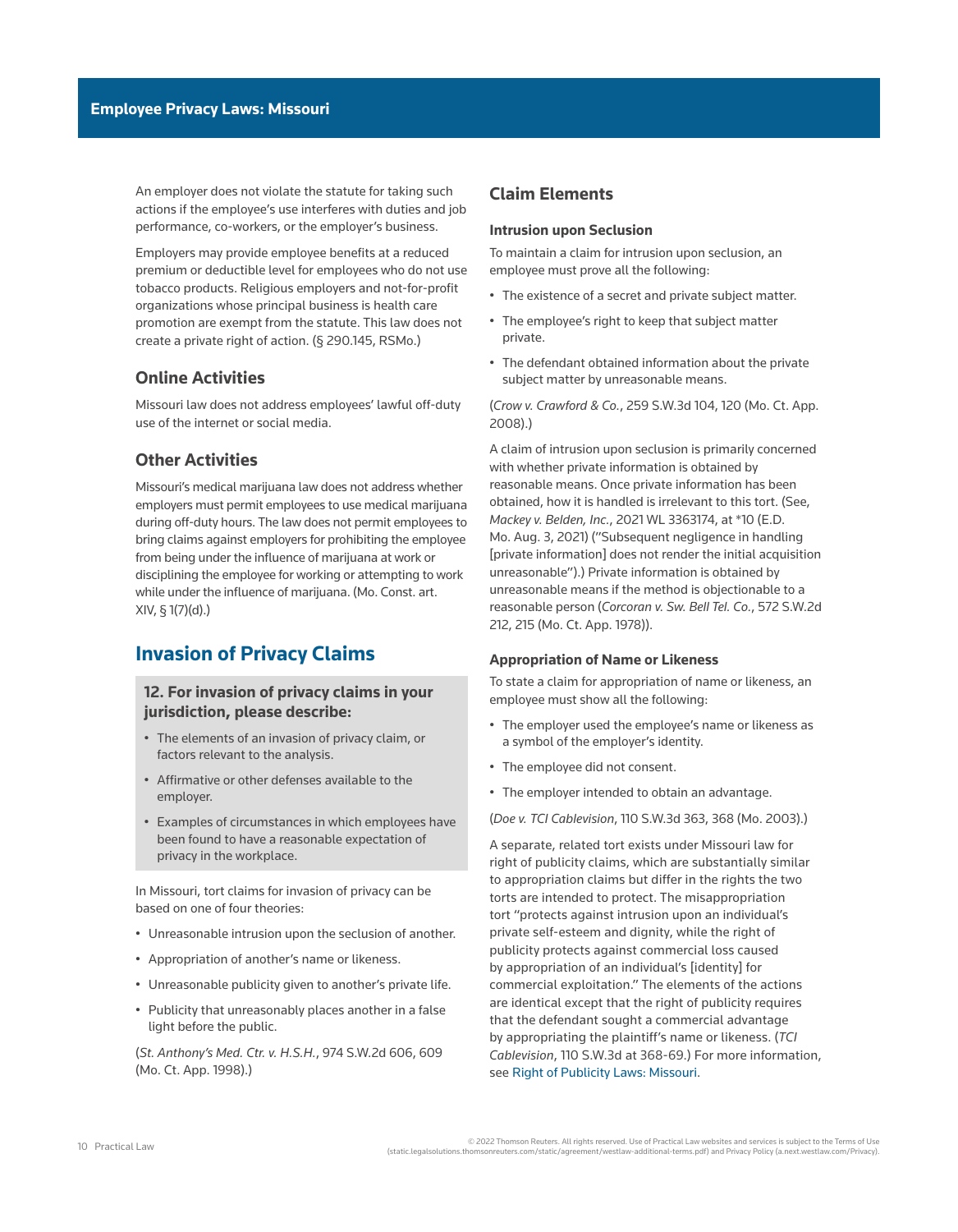### **Public Disclosure of Private Facts**

A claim for public disclosure of private facts must show publication:

- Of private matters in which the public has no legitimate concern.
- In the absence of any waiver or privilege.
- That brings shame or humiliation to a person of ordinary sensibilities.

(*Corcoran*[, 572 S.W.2d at 214–15](http://www.westlaw.com/Link/Document/FullText?findType=Y&serNum=1978135552&pubNum=0000713&originatingDoc=I907246edb1ce11ec9f24ec7b211d8087&refType=RP&fi=co_pp_sp_713_214&originationContext=document&vr=3.0&rs=cblt1.0&transitionType=PLDocumentLink&billingHash=B41B50C97A007123BEDB9339F43772CD0FA52995620673E77C93380E62DCDB55&contextData=(sc.Default)#co_pp_sp_713_214).)

To satisfy the publication requirement, the private matter must be communicated to the public in general or to a large number of persons rather than to an individual or a few people (*Corcoran*[, 572 S.W.2d at 215](http://www.westlaw.com/Link/Document/FullText?findType=Y&serNum=1978135552&pubNum=0000713&originatingDoc=I907246edb1ce11ec9f24ec7b211d8087&refType=RP&fi=co_pp_sp_713_215&originationContext=document&vr=3.0&rs=cblt1.0&transitionType=PLDocumentLink&billingHash=B41B50C97A007123BEDB9339F43772CD0FA52995620673E77C93380E62DCDB55&contextData=(sc.Default)#co_pp_sp_713_215)).

### **False Light Publicity**

The elements of the tort of false light invasion of privacy include the following:

- Publication of a private matter.
- The publicized matter places the individual in a false light that would be highly offensive to a reasonable person.
- The employer knew of or acted with reckless disregard as to both:
	- the falsity of the publicized matter; and
	- the false light in which the employee would be viewed.

(*Meyerkord v. Zipatoni Co.*[, 276 S.W.3d 319, 323 \(Mo. Ct.](http://www.westlaw.com/Link/Document/FullText?findType=Y&serNum=2017836189&pubNum=0004644&originatingDoc=I907246edb1ce11ec9f24ec7b211d8087&refType=RP&fi=co_pp_sp_4644_323&originationContext=document&vr=3.0&rs=cblt1.0&transitionType=PLDocumentLink&billingHash=AFF2A5DA1E4966E06648D772AFF62BFF70EC15F3927C9C1D495A7D4E6D242019&contextData=(sc.Default)#co_pp_sp_4644_323)  [App. 2008\)](http://www.westlaw.com/Link/Document/FullText?findType=Y&serNum=2017836189&pubNum=0004644&originatingDoc=I907246edb1ce11ec9f24ec7b211d8087&refType=RP&fi=co_pp_sp_4644_323&originationContext=document&vr=3.0&rs=cblt1.0&transitionType=PLDocumentLink&billingHash=AFF2A5DA1E4966E06648D772AFF62BFF70EC15F3927C9C1D495A7D4E6D242019&contextData=(sc.Default)#co_pp_sp_4644_323).)

A claim will only succeed if the employer knows that the employee, as a reasonable person, "would be justified in the eyes of the community in feeling seriously offended and aggrieved by the publicity." Publications at issue typically concern a major misrepresentation of a person's character, history, activities, or beliefs. (*[Meyerkord](http://www.westlaw.com/Link/Document/FullText?findType=Y&serNum=2017836189&pubNum=0004644&originatingDoc=I907246edb1ce11ec9f24ec7b211d8087&refType=RP&fi=co_pp_sp_4644_323&originationContext=document&vr=3.0&rs=cblt1.0&transitionType=PLDocumentLink&billingHash=AFF2A5DA1E4966E06648D772AFF62BFF70EC15F3927C9C1D495A7D4E6D242019&contextData=(sc.Default)#co_pp_sp_4644_323)*, 276 [S.W.3d at 323](http://www.westlaw.com/Link/Document/FullText?findType=Y&serNum=2017836189&pubNum=0004644&originatingDoc=I907246edb1ce11ec9f24ec7b211d8087&refType=RP&fi=co_pp_sp_4644_323&originationContext=document&vr=3.0&rs=cblt1.0&transitionType=PLDocumentLink&billingHash=AFF2A5DA1E4966E06648D772AFF62BFF70EC15F3927C9C1D495A7D4E6D242019&contextData=(sc.Default)#co_pp_sp_4644_323).)

Though they are similar, a false light claim is distinguishable from a [defamation](http://www.westlaw.com/Document/I2ef12b941ed511e38578f7ccc38dcbee/View/FullText.html?originationContext=document&vr=3.0&rs=cblt1.0&transitionType=DocumentItem&contextData=(sc.Default)) claim. With a defamation claim, the interest sought to be protected is an individual's reputation, whereas false light invasion of privacy is intended to protect a person's right to be left alone. (*[Farrow v. Saint Francis Med.](http://www.westlaw.com/Link/Document/FullText?findType=Y&serNum=2031360032&pubNum=0004644&originatingDoc=I907246edb1ce11ec9f24ec7b211d8087&refType=RP&fi=co_pp_sp_4644_601&originationContext=document&vr=3.0&rs=cblt1.0&transitionType=PLDocumentLink&billingHash=543863D70CFFAD2BB1F0D7B92AD54F9B0A1E4D0F0D2A4F9C00F95A7EF45E2EDB&contextData=(sc.Default)#co_pp_sp_4644_601)  Ctr*[., 407 S.W.3d 579, 601 \(Mo. 2013\).](http://www.westlaw.com/Link/Document/FullText?findType=Y&serNum=2031360032&pubNum=0004644&originatingDoc=I907246edb1ce11ec9f24ec7b211d8087&refType=RP&fi=co_pp_sp_4644_601&originationContext=document&vr=3.0&rs=cblt1.0&transitionType=PLDocumentLink&billingHash=543863D70CFFAD2BB1F0D7B92AD54F9B0A1E4D0F0D2A4F9C00F95A7EF45E2EDB&contextData=(sc.Default)#co_pp_sp_4644_601))

### **Employer Defenses**

Employer defenses to an employee claim for invasion of privacy include that:

- The employee consented.
- Information published by the employer was in the public interest.

### **Consent**

An employee's consent to what would otherwise be an invasion of privacy:

- May be either:
	- explicit, as in a writing; or
	- implied from the employee's conduct or inaction.

(See *Mackey v. Belden, Inc.*[, 2021 WL 3363174, at \\*10](http://www.westlaw.com/Link/Document/FullText?findType=Y&serNum=2054232883&pubNum=0000999&originatingDoc=I907246edb1ce11ec9f24ec7b211d8087&refType=RP&fi=co_pp_sp_999_10&originationContext=document&vr=3.0&rs=cblt1.0&transitionType=PLDocumentLink&billingHash=3ED51899937051641B33B78AB5E6EF040D77465B5AEDF309331BB55B27B7E4ED&contextData=(sc.Default)#co_pp_sp_999_10)  [\(E.D. Mo. Aug. 3, 2021\)](http://www.westlaw.com/Link/Document/FullText?findType=Y&serNum=2054232883&pubNum=0000999&originatingDoc=I907246edb1ce11ec9f24ec7b211d8087&refType=RP&fi=co_pp_sp_999_10&originationContext=document&vr=3.0&rs=cblt1.0&transitionType=PLDocumentLink&billingHash=3ED51899937051641B33B78AB5E6EF040D77465B5AEDF309331BB55B27B7E4ED&contextData=(sc.Default)#co_pp_sp_999_10).)

• Extends as a defense only to conduct that is within the scope of the consent (*[Churchill in Crestwood, LLC v.](http://www.westlaw.com/Link/Document/FullText?findType=Y&serNum=2026943124&pubNum=0000999&originatingDoc=I907246edb1ce11ec9f24ec7b211d8087&refType=RP&fi=co_pp_sp_999_15&originationContext=document&vr=3.0&rs=cblt1.0&transitionType=PLDocumentLink&billingHash=4734E431AA0F15AD72F275A03AD978C3A8284A1BD2C502A70ACAABE872E4B524&contextData=(sc.Default)#co_pp_sp_999_15)  Schwartz*[, 2011 WL 7109212, at \\*15 \(W.D. Mo. Jan. 27,](http://www.westlaw.com/Link/Document/FullText?findType=Y&serNum=2026943124&pubNum=0000999&originatingDoc=I907246edb1ce11ec9f24ec7b211d8087&refType=RP&fi=co_pp_sp_999_15&originationContext=document&vr=3.0&rs=cblt1.0&transitionType=PLDocumentLink&billingHash=4734E431AA0F15AD72F275A03AD978C3A8284A1BD2C502A70ACAABE872E4B524&contextData=(sc.Default)#co_pp_sp_999_15)  [2011\)](http://www.westlaw.com/Link/Document/FullText?findType=Y&serNum=2026943124&pubNum=0000999&originatingDoc=I907246edb1ce11ec9f24ec7b211d8087&refType=RP&fi=co_pp_sp_999_15&originationContext=document&vr=3.0&rs=cblt1.0&transitionType=PLDocumentLink&billingHash=4734E431AA0F15AD72F275A03AD978C3A8284A1BD2C502A70ACAABE872E4B524&contextData=(sc.Default)#co_pp_sp_999_15)).

### **Public Interest**

A court may rule that published information alleged to violate an employee's privacy is protected from suit because the information is in the public interest (*Barber v. Time, Inc.*[, 348 Mo. 1199, 1206-07 \(1942\)](http://www.westlaw.com/Link/Document/FullText?findType=Y&serNum=1942115224&pubNum=0000555&originatingDoc=I907246edb1ce11ec9f24ec7b211d8087&refType=RP&fi=co_pp_sp_555_1206&originationContext=document&vr=3.0&rs=cblt1.0&transitionType=PLDocumentLink&billingHash=FF355527B88FA8C0A08BF7BF5E9799B5FE1132ADEC187DF25B55055E64849244&contextData=(sc.Default)#co_pp_sp_555_1206)).

Information is:

- In the public interest when it involves both:
	- the operation of laws; and
	- activities of police or other public bodies.
- Not in the public interest when the events involved both:
	- affect the individual alone; and
	- do not touch the sphere of public concern.

(*Buller v. Pulitzer Pub. Co.*[, 684 S.W.2d 473, 482 \(Mo. Ct.](http://www.westlaw.com/Link/Document/FullText?findType=Y&serNum=1985102433&pubNum=0000713&originatingDoc=I907246edb1ce11ec9f24ec7b211d8087&refType=RP&fi=co_pp_sp_713_482&originationContext=document&vr=3.0&rs=cblt1.0&transitionType=PLDocumentLink&billingHash=8F55FE0DD363D549A54DCFE6ED300C1EC90CF83CE5B5236F0D1052F9ADDF0D26&contextData=(sc.Default)#co_pp_sp_713_482)  [App. 1984\)](http://www.westlaw.com/Link/Document/FullText?findType=Y&serNum=1985102433&pubNum=0000713&originatingDoc=I907246edb1ce11ec9f24ec7b211d8087&refType=RP&fi=co_pp_sp_713_482&originationContext=document&vr=3.0&rs=cblt1.0&transitionType=PLDocumentLink&billingHash=8F55FE0DD363D549A54DCFE6ED300C1EC90CF83CE5B5236F0D1052F9ADDF0D26&contextData=(sc.Default)#co_pp_sp_713_482).)

### **Reasonable Expectation of Privacy**

Missouri courts have not addressed the reasonable expectation of privacy in the workplace.

# **Other Employee Privacy Laws**

**13. Please list and briefly describe any additional employment-related workplace privacy laws not previously addressed.**